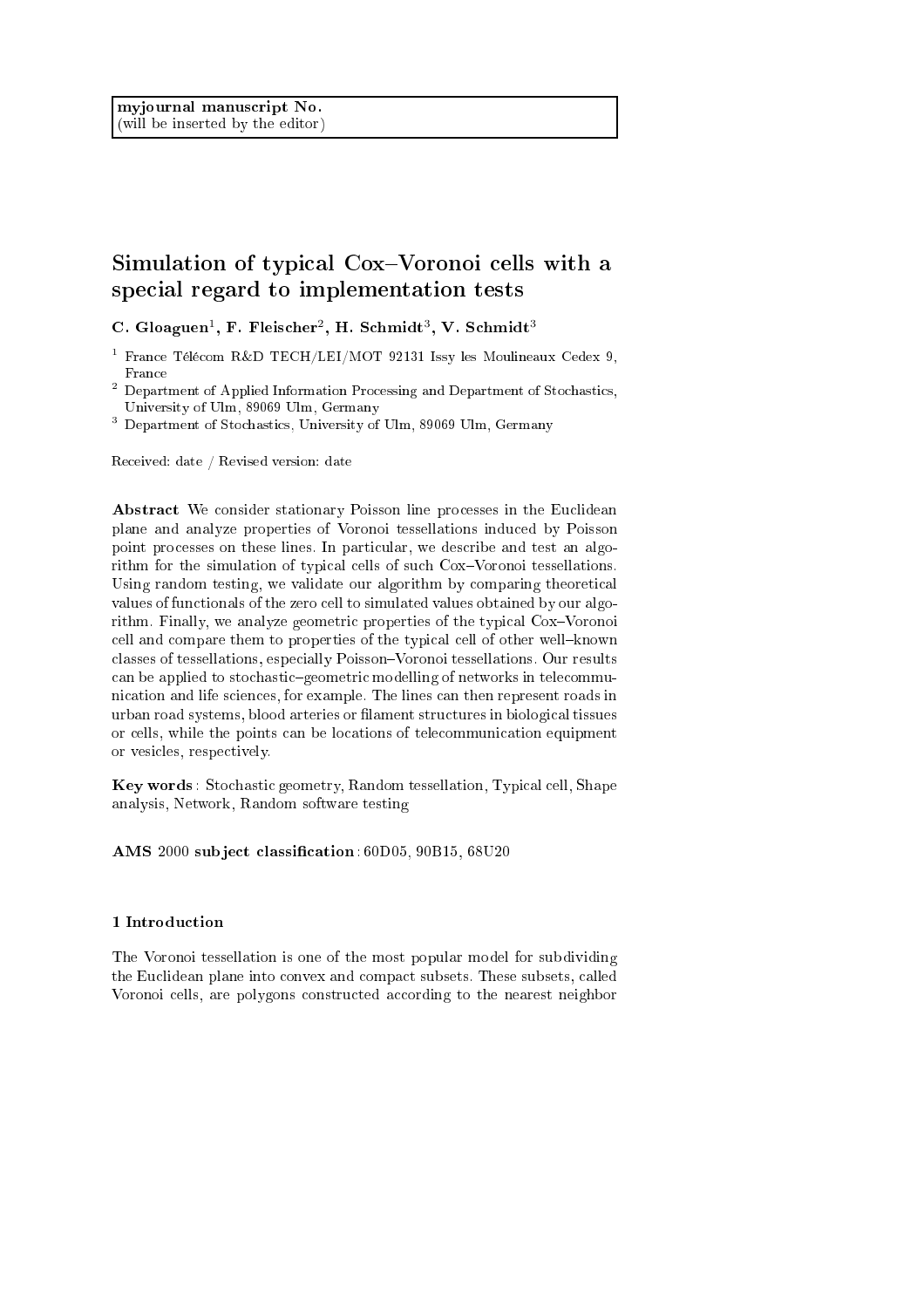principle with respect to a set of nuclei. Applications of such tessellation models arise in numerous fields, e.g. in economics, biology, and telecommunication; see Okabe et al. [10] and the references therein.

A special, but important class of Voronoi tessellations are so-called Poisson–Voronoi tessellations (PVT), which are obtained if the nuclei are realizations of (homogeneous) Poisson point processes. The principle of homogeneity (or, in other words, stationarity) of the generating point process is often modified to suit application purposes; see e.g. Błaszczyszyn and Schott [2], Okabe et al. [10]. For example in the context of telecommuniation or life s
ien
es, one onsiders models where the points are no longer randomly s
attered in the whole plane but are situated on lines whi
h itself an be randomly distributed. In tele
ommuni
ation the lines ould represent roads in urban road systems while the points are locations of telecommunication equipment or cars; see e.g. Gloaguen et al.  $[4,5]$ . In life sciences the lines could represent blood arteries or filament structures in biologic tissues or cells; see e.g. Schütz [12] and the references therein.

In the present paper, we consider configurations of lines induced by stationary Poisson line pro
esses and we analyze Voronoi tessellations whose nuclei form (inhomogenous) Poisson point processes on the lines. We call such a division of the plane a  $Cox-Voronoi$  tessellation (CVT) since its nuclei are realizations of doubly stochastic Poisson point processes, which are also called *Cox processes* by some authors. By means of CVT, the spatial structure of the underlying Cox processes can be investigated. Furthermore, in the context of telecommunication, the cells of CVT can be seen as *serving* zones of their respective nuclei.

Important properties of stationary CVT can be comprehended by their typical cell, which is, roughly speaking, the cell drawn uniformly out of the set of all possible cells. Using dictions of Palm theory, the typical cell can be thought of as the ell that ontains the origin under the ondition that the underlying Cox pro
ess has a point at the origin. We show how this Palm principle can be applied to develop an efficient algorithm for the simulation of the typi
al ell of CVT. Sin
e only very few analyti
al formulae are known for CVT, simulation of the typical Cox–Voronoi cell is useful in order to get knowledge about first-order and second-order moments and especially about distributional properties of certain cell characteristics like the number of verti
es, the area, or the perimeter. This knowledge an be applied, for example, in modelling of telecommunication networks to perform effective ost analyzes with respe
t to serving zones of tele
ommuni
ation equipment.

The developed algorithm must of course be validated, where the validation can be seen from different viewpoints: from the perspectives of mathematical statistics and computer science, respectively. Since the output of our algorithm is random, tests designed for randomized software are applied. Over the last decades an enormous amount of literature dealing with methods for testing software in a general meaning has been published; see e.g. Binder  $[1]$  and Sneed  $[13]$ . However, the testing of software with random input or random output has been almost completely neglected. Therefore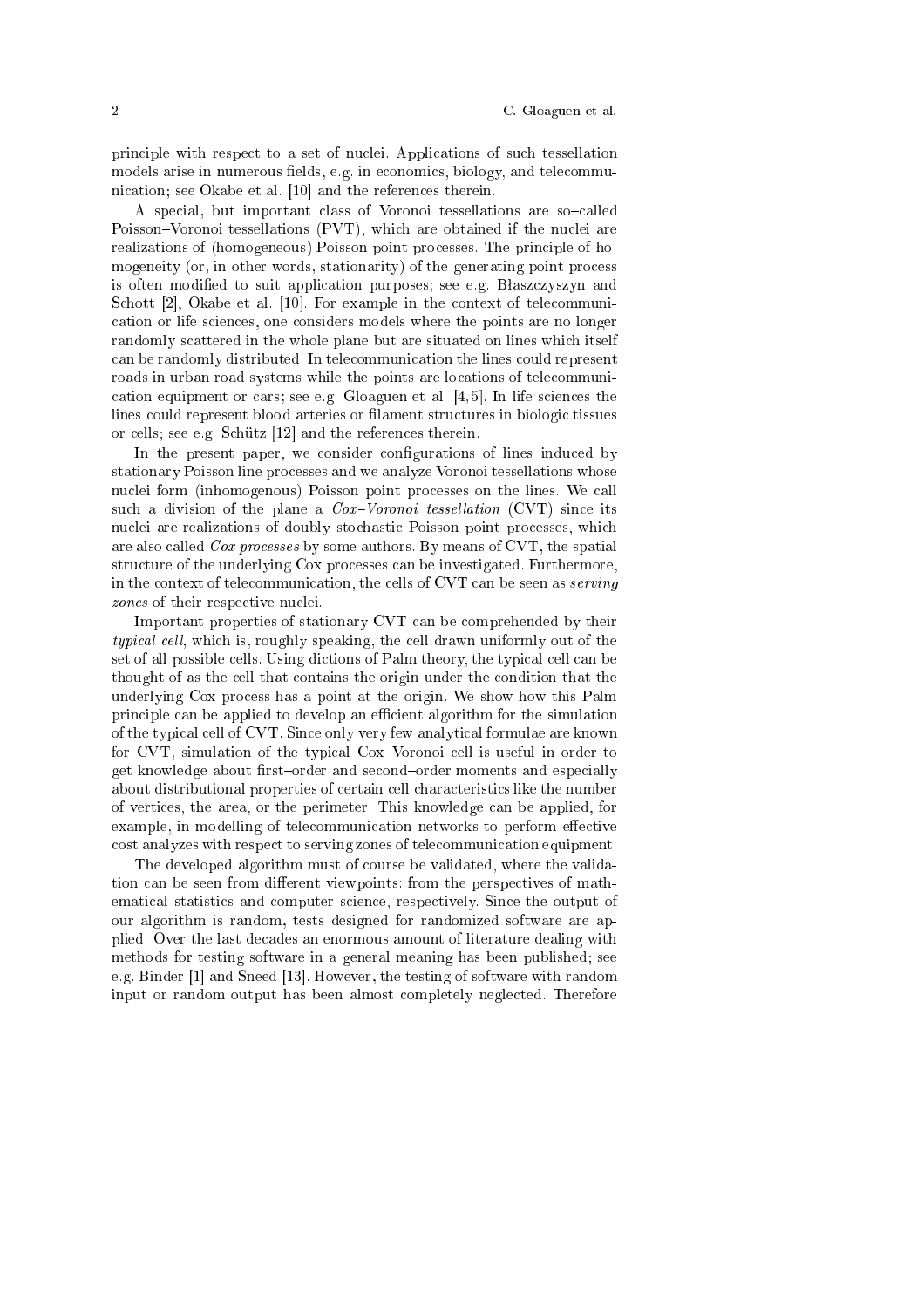publications concerning this topic are very scarce; see e.g. Mayer and Guderlei [7]. Hence, besides describing our algorithm, we explore random test te
hniques in order to ensure orre
tness of the algorithm.

Typi
ally, one an distinguish between testing by using known theoreti al formulae for ertain hara
teristi
s and testing by omparison to already existing algorithms. We illustrate both methods, whi
h are based on statistical significance tests. Furthermore, in the case of the typical Cox-Voronoi cell, certain scaling-invariance properties can be used to test the algorithm by comparison to itself, i.e., by comparison between different values of input parameters. This technique allows us to test also for correctness of secondorder moments whi
h was rarely done before in the ontext of random software testing. The tested implementation of the algorithm is in
luded in the GeoStoch library, which is a Java-based open-library system developed by the Departments of Applied Information Processing and Stochastics of the University of Ulm. Noti
e that the GeoSto
h system has been designed mainly for stochastic-geometric modelling and spatial statistical analysis of image date on geographic-cartographic as well as microscopic scales; see Mayer et al.  $[8]$  and http://www.geostoch.de.

Finally, we compare our simulation results for the typical Cox-Voronoi ell to results obtained by analyti
al formulae for the typi
al ell of PVT. Obviously, both models are closely related and it is interesting to see which kind of relationships exists between them or what are the differences between these two lasses of tessellations.

The paper is organized as follows. Some necessary mathematical background is given in Section 2, especially the description of the Cox-Voronoi model. Section 3 is devoted to the simulation algorithm for the typical Cox–Voronoi cell. Methods for testing and validating this algorithm are discussed in Section 4, where different techniques are applied: the comparison to known analyti
al formulae, the omparison to other related algorithms, and the comparison to results for different values of input parameters. In Section 5, numerical results for specific values of parameter pairs are closely inspected, where it is shown how one can get results for any pair of given parameters using the displayed values. Then, in a second part of Section 5, the simulation results are ompared to results obtained by analyti
al formulae in the Poisson-Voronoi case.

#### 2 Some preliminaries

In the following we briefly introduce some mathematical notions and the basi notation used in this paper. Parti
ularly, we emphasize the notion of stationary random tessellations and their typical cells in the  $d$ -dimensional Euclidean space  $\mathbb{R}^d,$  where we focus on the planar case  $d=2.$  For a more detailed discussion of the mathematical background, especially in the case  $d > 2$ , it is referred to the literature, for example Schneider and Weil [11], and Stoyan, Kendall and Mecke [14]. Further information on random tessellations in  $\mathbb{R}^d$  can also be found e.g. in Møller [9], and in Okabe et al. [10].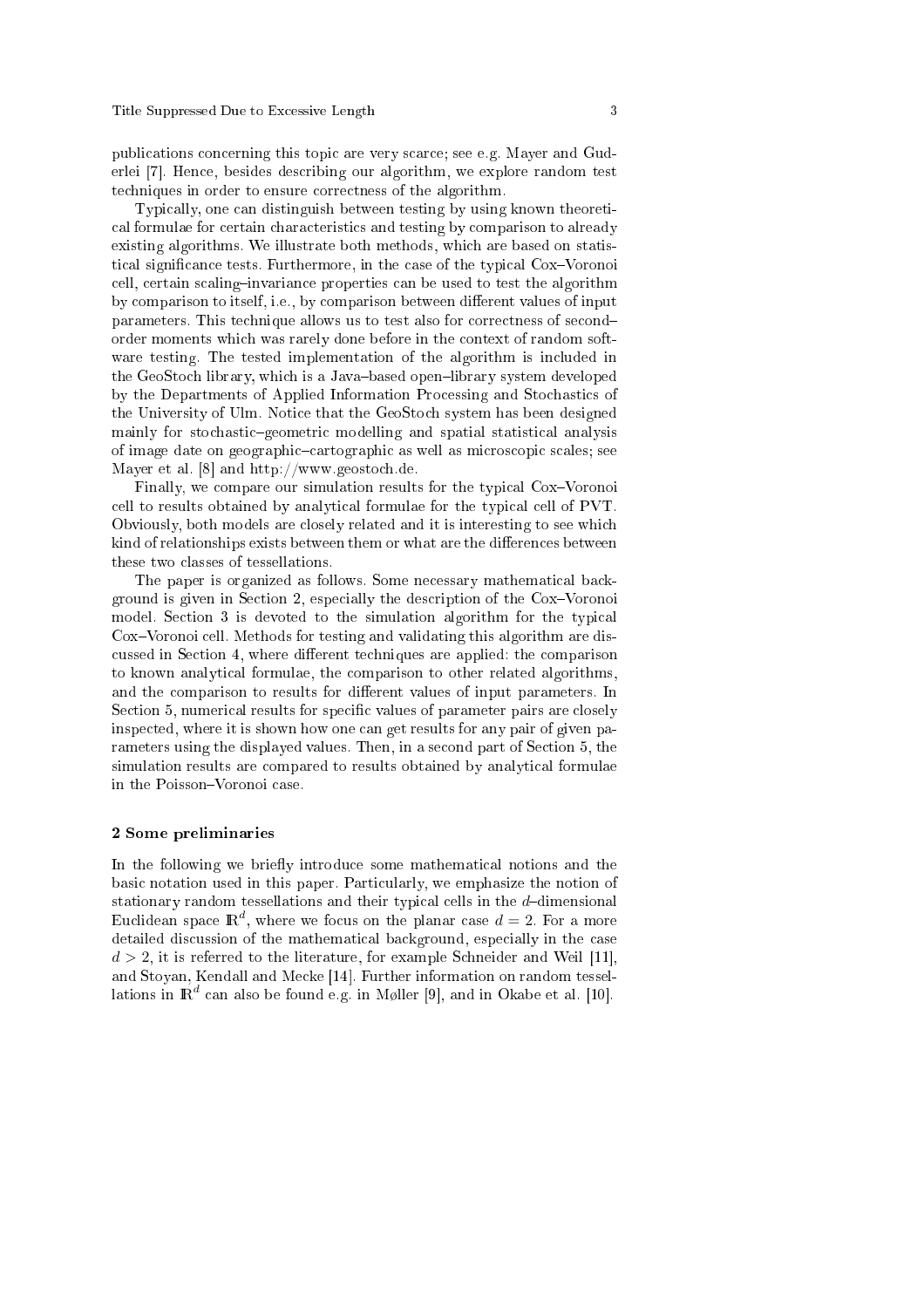Consider the 2-dimensional Euclidean plane  $\mathbb{R}^2$  with the Borel  $\sigma$ -algebra  $\mathcal{B}(\mathbb{R}^2)$ . For an arbitrary set  $B \subset \mathbb{R}^2$ , let int  $B, \partial B$ , and  $B^c$  denote the interior, the boundary, and the complement, respectively. Furthermore, for any  $B \in \mathcal{B}(\mathbb{R}^2)$ , let  $\nu_2(B)$  denote the 2-dimensional Lebesgue measure and let  $b(o, 1)$  be the unit ball with  $\nu_2(b(o, 1)) = \pi$ . The families of all closed sets, compact sets, and convex bodies (compact and convex sets) in  $\mathbb{R}^2$  are denoted by  $\mathcal{F}, \mathcal{K}$ , and  $\mathcal{C}$ , respectively.

Random closed sets and point processes A random closed set  $\Xi$  in  $\mathbb{R}^2$  is a measurable mapping  $\mathcal{E}: \Omega \to \mathcal{F}$  from some probability space  $(\Omega, \sigma(\Omega), \mathbb{P})$ into the space  $(\mathcal{F}, \mathcal{B}(\mathcal{F}))$ , where  $\mathcal{B}(\mathcal{F})$  denotes the smallest  $\sigma$ -algebra of subsets of F that contains all sets  $\{F \in \mathcal{F}, F \cap K \neq \emptyset\}$  for any  $K \in \mathcal{K}$ . Particularly,  $\Xi$  is called a random compact set or a random convex body if  $\mathbb{P}(\Xi \in \mathcal{K}) = 1$  or  $\mathbb{P}(\Xi \in \mathcal{C}) = 1$ , respectively. A random closed set  $\Xi$  is alled stationary if its distribution is invariant under arbitrary translations in  $\mathbb{R}^2$ . Analogously,  $\varXi$  is called *isotropic* if its distribution is invariant under arbitrary rotations about the origin  $\rho$ , respectively.

Furthermore, the following notion of a point process of random closed sets is useful. A measurable mapping  $X: \Omega \to N(\mathcal{F}')$  from some probability space  $(\Omega, \sigma(\Omega), \mathbb{P})$  into the space  $(N(\mathcal{F}'), \mathcal{N}(\mathcal{F}'))$  is called a *point process* in  $\mathcal{F}'$ , where  $N(\mathcal{F}')$  denotes the family of all locally finite counting measures on  $\mathcal{B}(\mathcal{F}')$  with  $\mathcal{F}' = \mathcal{F} \setminus \{ \emptyset \}$  and where  $\mathcal{N}(\mathcal{F}')$  is the smallest  $\sigma$ -algebra of subsets of  $N(\mathcal{F}')$  that contains all sets  $\{\eta \in N(\mathcal{F}'), \eta(F \in \mathcal{F}', F \cap K \neq \emptyset) =$ k} for any  $k = 0, 1, \ldots$  and  $K \in \mathcal{K}$ . Stationarity and isotropy of X can be defined as in the case of random closed sets mentioned above. The mapping  $\Lambda: \mathcal{B}(\mathcal{F}') \to [0, \infty]$  with  $\Lambda(B) = \mathbb{E}(X(B))$  for any  $B \in \mathcal{B}(\mathcal{F}')$  is called the intensity measure of  $X$ .

A Poisson point process X in  $\mathcal{F}'$  is defined by two properties. First, the number of points  $X(B)$  of X in a set  $B \in \mathcal{B}(\mathcal{F}')$  with  $\Lambda(B) < \infty$  is Poisson distributed with parameter  $\Lambda(B)$  and, second, for arbitrary  $n \geq 2$ and for any pairwise disjoint Borel sets  $B_1, \ldots, B_n \in \mathcal{B}(\mathcal{F}')$  with  $\Lambda(B_1)$  $\infty, \ldots, \Lambda(B_n) < \infty$ , the random variables  $X(B_1), \ldots, X(B_n)$  are independent

Often it is sufficient to consider *simple* point processes, which means that there exists a sequence  $(\Xi_n)_{n\in\mathbb{N}}$  of random closed sets  $\Xi_n$ :  $\Omega \to \mathcal{F}'$ such that  $X = \sum_{n=1}^{X(\mathcal{F})} \delta_{\Xi_n}$  and  $\Xi_n \neq \Xi_{n'}$  if  $n \neq n'$ . An important special case of a (simple) point process in  $\mathcal{F}'$  is given if the random closed sets  $\Xi_n$ consist of single points only. Then,  $X$  is called a point process in  $\mathbb{R}^2$  and can be considered as random counting measure on  $\mathcal{B}(\mathbb{R}^2)$ . Furthermore, in case of stationarity, there exists a constant  $\lambda \geq 0$  (called the *intensity* of X) such that  $\Lambda(B) = \lambda \nu_2(B)$  for any  $B \in \mathcal{B}(\mathbb{R}^2)$ .

Poisson line processes Consider the space  $S$  of all affine 1-dimensional subspaces in  $\mathbb{R}^2$  and let  $\mathcal{L} = \{L \in \mathcal{S} : o \in L\}$ . A point process X in  $\mathcal{F}'$ is called a (planar) line process if for the intensity measure  $\Lambda$  of  $X$  it holds that  $\Lambda(\mathcal{F}'\setminus\mathcal{S})=0$ . In case of stationarity,  $\Lambda$  can be disintegrated as follows.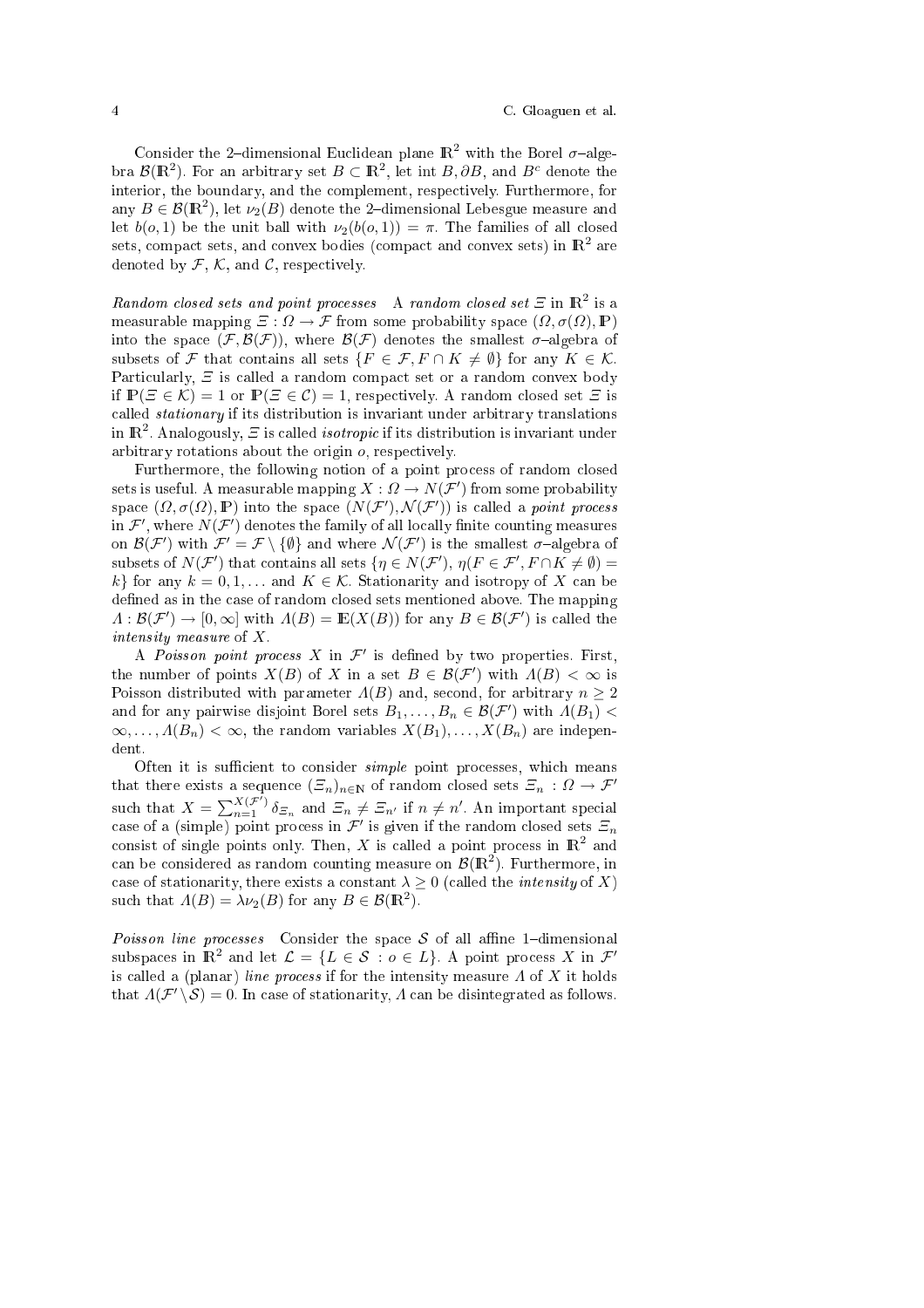Suppose that  $\Lambda$  is locally finite and not equal to the zero measure. Then, there exists a constant  $\lambda_{\ell} \in (0,\infty)$  and a probability measure  $\Theta$  on  $\mathcal{B}(\mathcal{L}),$ called the *orientation* distribution of  $X$ , such that

$$
\Lambda(B) = \lambda_{\ell} \int_{\mathcal{L}} \int_{L^{\perp}} \mathbb{1}_{B}(L+x)\nu_{1}(dx)\Theta(dL) \tag{1}
$$

for any  $B \in \mathcal{B}(\mathcal{S})$ , where  $\nu_1$  denotes the 1-dimensional Lebesgue-measure on the orthogonal complement  $L^{\perp} \in \mathcal{L}$  of  $L \in \mathcal{L}$ . Notice that formula (1) yields that

$$
\lambda_{\ell} = \frac{1}{2} \mathbb{E} X (L \in \mathcal{S} : L \cap b(o, 1) \neq \emptyset), \tag{2}
$$

i.e.,  $2\lambda_{\ell}$  is the expected number of lines hitting  $b(o, 1)$ . In particular, we consider the case that  $X$  is a stationary and isotropic Poisson line process. Then,  $\Theta$  is the uniform distribution on  $\mathcal{B}(\mathcal{L})$  and X can be represented in the form  $X = \sum_{n\geq 1} \delta_{\ell_{(R_n,V_n)}}$ , where  $\{R_n\}$  is a stationary Poisson point process in **R** with intensity  $\lambda_{\ell}$  and  $\{V_n\}$  is an independent sequence of independent and identi
ally distributed random variables with uniform distribution on [0,  $\pi$ ). For each line  $\ell_{(R_n,V_n)}$ , the angle  $V_n$  is measured in anti-clockwise direction between the  $x$ -axis and the outer orientation vector of the line, whereas  $R_n$  denotes the signed perpendicular distance of the line to the origin. Noti
e that Formula (1) an be written as

$$
\Lambda(B) = \frac{\lambda_{\ell}}{\pi} \int_0^{\pi} \int_{\mathbf{R}} \mathbb{1}_B(\ell_{(r,v)}) dr dv , \qquad B \in \mathcal{B}(\mathcal{S}). \tag{3}
$$

Furthermore, each line  $\ell_{(R_n,V_n)}$  in  ${\rm I\hspace{-0.2em}R}^2$  can be described by its Hessian normal form  $\ell_{(R_n,V_n)} = \{(x,y) \in \mathbb{R}^2 : x \cos V_n + y \sin V_n = R_n\}$ . It is easy to see that the expected total length  $\mathbb{E} \sum_{n\geq 1} \nu_1(\ell_{(R_n,V_n)} \cap b(o, 1))$  of lines  $\ell_{(R_n,V_n)}$ in the unit ball  $b(o, 1)$  is given by  $\pi \overline{\lambda}_{\ell}$ . Thus,  $\gamma = \lambda_{\ell}$  is the expected total length per unit area and, therefore, called the *intensity* of the random closed set  $X_{\ell} = \bigcup_{n \geq 1} \ell_{(R_n, V_n)}$ . For simplicity, both  $X_{\ell}$  and  $X = \sum_{n \geq 1} \delta_{\ell_{(R_n, V_n)}}$ are alled Poisson line pro
esses in the following; see also Fig. 1a.

Cox processes induced by Poisson line processes In order to describe (doubly stochastic) point processes in  $\mathbb{R}^2$  located on the lines of Poisson line processes, we use the concept of *Cox processes*, which can be seen as a generalization of (inhomogeneous) Poisson point processes in  $\mathbb{R}^2$ . More formally, let  $X_{\ell}$  be a stationary and isotropic Poisson line process with intensity  $\gamma$ . Then, given  $X_{\ell}$ , the Cox process  $X_c$  is a Poisson point process in  $\mathbb{R}^2$  with (conditional) intensity measure  $\Lambda_c(\cdot | X_\ell) = \lambda \nu_1(X_\ell \cap \cdot)$  for some  $\lambda > 0$ . In particular,  $X_c$  is a stationary and isotropic point process in  $\mathbb{R}^2$  whose intensity measure  $\Lambda_c$  satisfies the relationships  $\Lambda_c(\cdot) = \mathbb{E} X_c(\cdot) = \lambda \mathbb{E} \nu_1(X_\ell \cap \cdot) = \lambda \gamma \nu_2(\cdot),$ i.e.,  $\lambda_c = \lambda \gamma$  is the intensity of  $X_c$ . Furthermore, the point processes on the individual lines of the Poisson line process  $X_{\ell}$  are (1-dimensional) Poisson point processes with intensity  $\lambda$ . Thus,  $\lambda$  can be interpreted as mean number of points per unit length of  $X_{\ell}$ . In Fig. 1b, a realization of a Cox process is shown indu
ed by Poisson point pro
esses on the lines of a Poisson line pro
ess.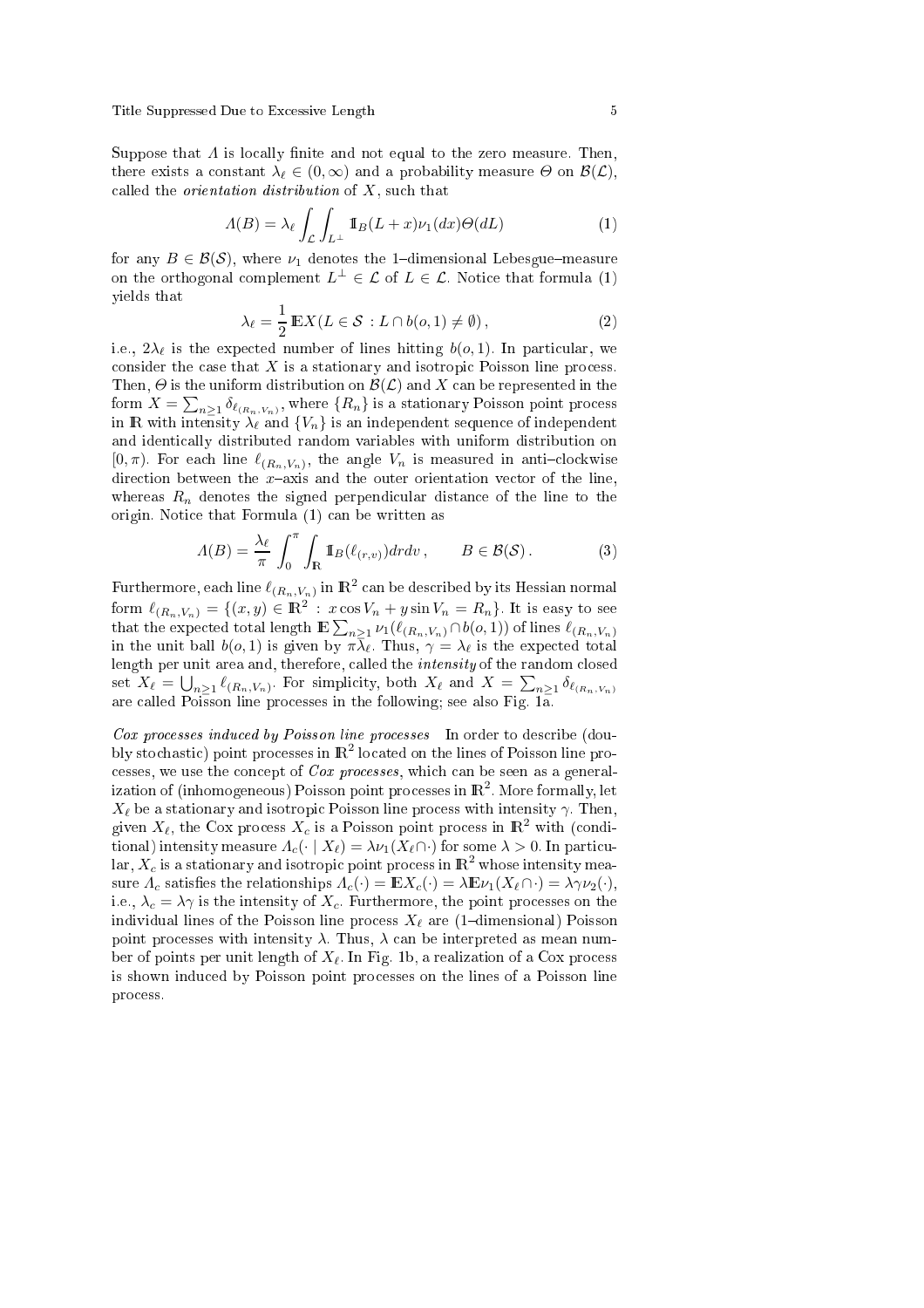

**Figure 1** Construction principle for the Cox–Voronoi tessellation ( $\gamma = 0.1$  and  $\lambda = 0.04$ 

Random tessellations A tessellation in  $\mathbb{R}^2$  is some countable family  $\tau =$  ${C_n}_{n \geq 1}$  of convex bodies  $C_n \in \mathcal{C}$  such that int  $C_n \neq \emptyset$  for all n, int  $C_n \cap$ int  $C_m = \emptyset$  for all  $n \neq m$ ,  $\bigcup_{n \geq 1} C_n = \mathbb{R}^2$ , and  $\sum_{n \geq 1} \mathbb{I}_{\{C_n \cap K \neq \emptyset\}} < \infty$  for any  $K \in \mathcal{K}$ . Notice that the sets  $C_n$ , called the cells of  $\tau$ , are polytopes in  $\mathbb{R}^2$ .<br>The family of all tessellations in  $\mathbb{R}^2$  is denoted by  $\mathcal{T}$ . A *random tessellation* in  $\mathbb{R}^2$  is a (simple) point process  $\sum_{n\geq 1} \delta_{\Xi_n}$  in  $\mathcal{F}'$  such that  $\mathbb{P}(\{\Xi_n\}_{n\geq 1} \in$  $T$  = 1. Notice that a random tessellation can also be considered as a marked point process  $X_{\tau} = \sum_{n\geq 1} \delta_{[\alpha(\Xi_n),\Xi_n^0]}$  in  $\mathbb{R}^2$ , where  $\alpha: \mathcal{C}' \to \mathbb{R}^2$ ,  $\mathcal{C}' = \mathcal{C} \setminus \{\emptyset\},\$ is a measurable mapping such that  $\alpha(C) \in C$  and  $\alpha(C + x) = \alpha(C) + x$ for any  $C \in \mathcal{C}'$  and  $x \in \mathbb{R}^d$ , and where  $\Xi_n^0 = \Xi_n - \alpha(\Xi_n)$  is the centered cell corresponding to  $\mathcal{Z}_n$  which contains the origin. The point  $\alpha(C) \in \mathbb{R}^2$ is called an *associated point* of  $C$  and can be chosen, for example, to be the lexicographically smallest point of C.

It is not difficult to see that the lines of a stationary and isotropic Poisson line process  $X_{\ell}$  induce a (stationary and isotropic) random tessellation in  $\mathbb{R}^2$ , which is called a *Poisson line tessellation* (PLT); see Fig. 2a. Furthermore, for any point process  $X = \sum_{n\geq 1} \delta_{P_n}$  in  $\mathbb{R}^2$ , consider the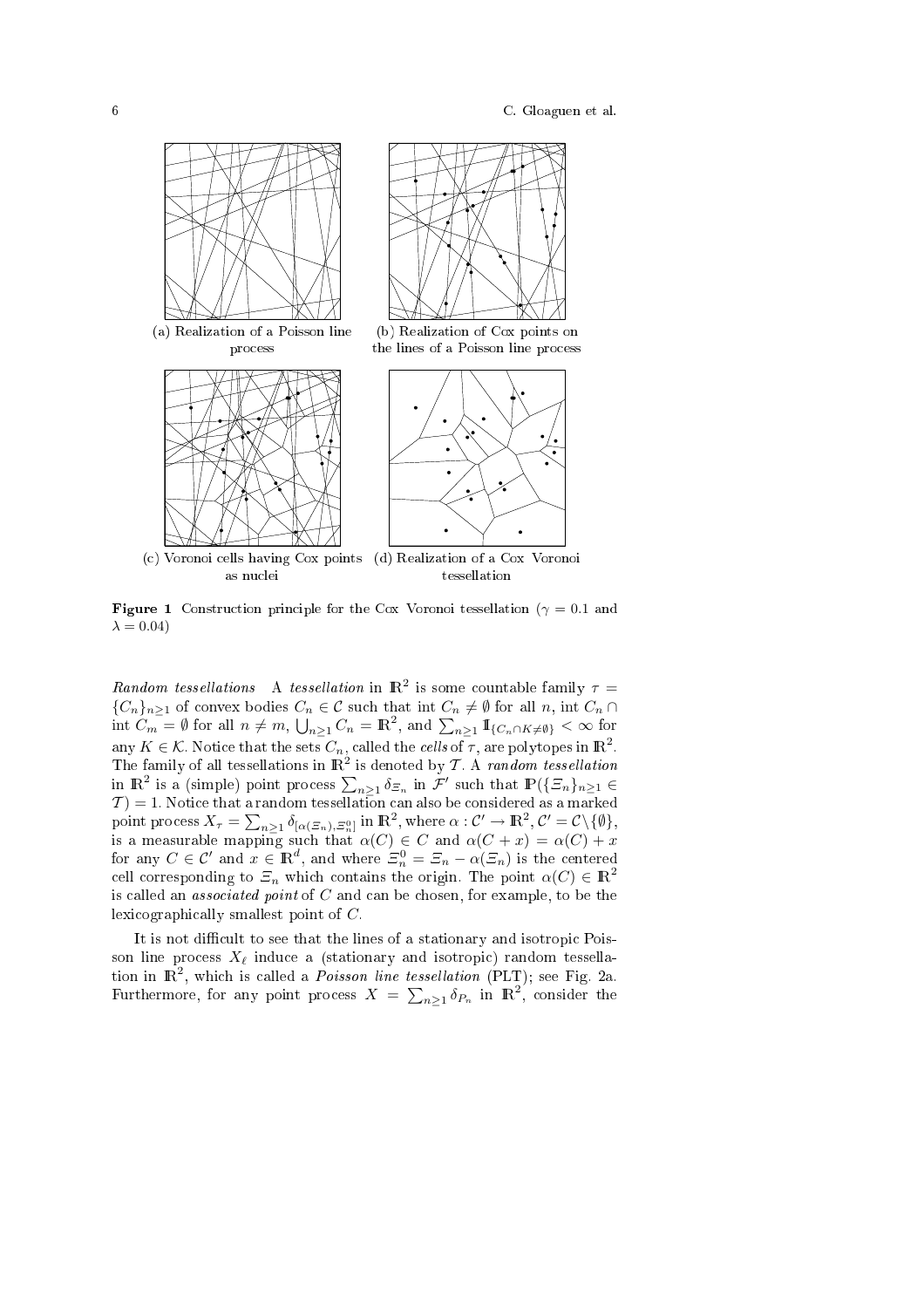random sets  $\mathcal{Z}_n = \{x \in \mathbb{R}^2 : |x - P_n| \leq |x - P_m| \text{ for and } m \neq n\}$ . If  $\mathbb{P}(\{\Xi_n\}_{n\geq 1} \in \mathcal{T}) = 1$ , then  $X_{\tau} = \sum_{n\geq 1} \delta_{\Xi_n}$  is called a *Voronoi tessellation* induced by X, where  $P_n$  is called the *nucleus* of  $\Xi_n$ . Notice that the nulei of Voronoi tessellations an be onsidered as asso
iated points of their cells. In particular,  $X_{\tau}$  is called a *Poisson-Voronoi tessellation* (PVT) if X is a Poisson process; see Fig. 2b. Similarly,  $X_{\tau}$  is called a  $Cox-Voronoi$ tessellation (CVT) if X is a Cox process; see Fig. 1c,d. Furthermore, the triangulation, whi
h arises when the nu
lei of neighboring ells of a PVT are connected, is called a *Poisson-Delaunay tessellation* (PDT); see Fig. 2c.



Figure <sup>2</sup> Realizations of three basi tessellation models: PLT, PVT, PDT

Typical cell and zero cell of stationary tessellations Suppose that the marked point process  $X_{\tau} = \sum_{n \geq 1} \delta_{[\alpha(\Xi_n), \Xi_n^0]}$  is stationary with positive and finite intensity  $\lambda_{\tau} = \mathbb{E} \# \{n : \alpha(\Xi_n) \in [0, 1)^2\}$ . By  $\mathcal{P}^0$  we denote the family of all convex polytopes with their associated point at the origin. Then, the Palm mark distribution  $P^0$  of  $X_\tau$  is given by  $P^0(B) = \lambda_\tau^{-1} \mathbb{E} \# \{n : \alpha(\Xi_n) \in$  $[0,1)^2$ ,  $\Xi_n^0 \in B$  for any  $B \in \mathcal{B}(\mathcal{F}) \cap \mathcal{P}^0$ . Notice that a random polytope  $\Xi^* : \Omega \to \mathcal{P}^0$ , whose distribution coincides with  $P^0$ , is called the *typical cell* of  $X_{\tau}$ . Furthermore, it holds that

$$
\lambda_{\tau}^{-1} = \int_{\mathcal{P}^0} \nu_2(C) \, P^0(dC) \,, \tag{4}
$$

i.e., the expected area  $\mathbb{E} \nu_2(\Xi^*) = \int_{\mathcal{P}^0} \nu_2(C) P^0(dC)$  of the typical cell  $\Xi^*$ is equal to  $\lambda_\tau^{-1}$ .

The zero cell  $\mathcal{Z}^0$  of a stationary tessellation  $X_\tau$  is defined to be the cell which contains the origin *o*, i.e.,  $\mathcal{Z}^0 = \mathcal{Z}_n$  if  $o \in \text{int } \mathcal{Z}_n$ . Up to translation. the distribution of the zero ell (of stationary tessellations) is the area weighted distribution of the typical cell. In particular, for any translationinvariant, non-negative and measurable functional  $f : \mathcal{C} \to \mathbb{R}$  we have that

$$
\mathbb{E}f(\Xi^0) = \lambda_\tau \mathbb{E}(f(\Xi^*) \nu_2(\Xi^*)). \tag{5}
$$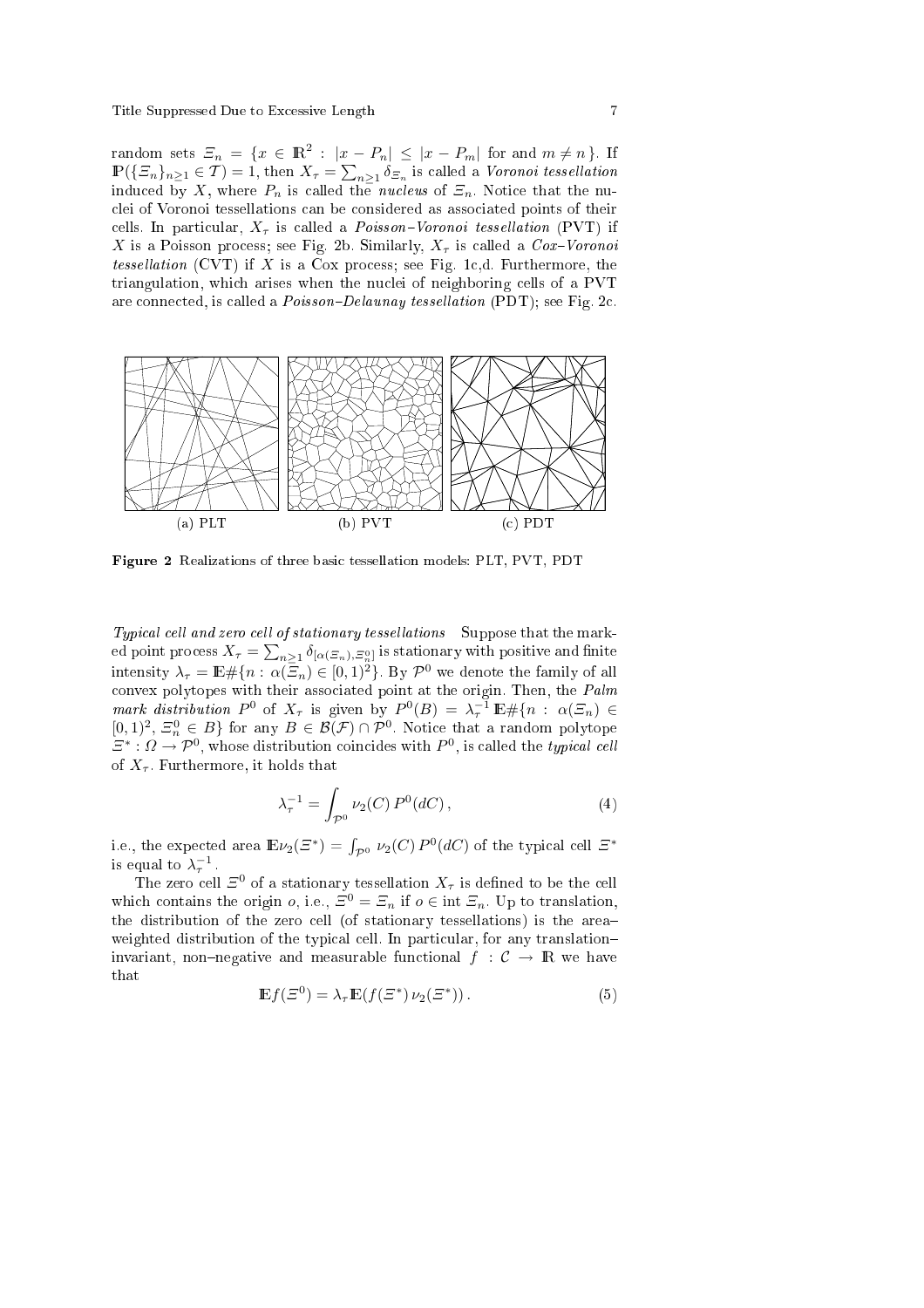Moreover, it holds that  $\mathbb{P}(\nu_2(\Xi^0) \leq x) \leq \mathbb{P}(\nu_2(\Xi^*) \leq x)$  for any  $x \geq 0$ . This immediately implies that  $\mathbb{E} \nu_2^k(\mathcal{Z}^0) \geq \mathbb{E} \nu_2^k(\mathcal{Z}^*)$  for each  $k = 1, 2, ...$ 

#### 3 Typi
al ell of stationary CVT

A simulation algorithm, based on Slivniak's theorem on
erning the Palm distribution of stationary point processes of Poisson type (see e.g.  $[11], [14]$ ) is given for the typical cell of stationary CVT. See also  $[6]$  for algorithms to simulate the typical cell of other stationary tessellations.

Representation of the typical cell The typical cell  $\mathcal{Z}^*$  of a CVT  $X_{\tau}$  can be given as follows. Assume that the Cox process  $X_c$  of nuclei has intensity  $\lambda_c = \lambda \gamma$  and is induced by a Poisson line process  $X_{\ell}$  with intensity  $\gamma$  as described in Section 2. Let  $\ell_{(o,V_0')}$  be a line through the origin with orientation angle  $V'_0$  which is independent of  $X_c$  and uniformly distributed on  $[0, 2\pi)$ . Furthermore, given  $V_0'$ , let  $X^*$  be an independent stationary Poisson point process on  $\ell_{(o,V_0')}$  with intensity  $\lambda$ . Then, by Slivniak's theorem, the typical cell  $\mathcal{E}^*$  of  $\check{X}_{\tau}$  has the same distribution as the zero cell of the Voronoi tessellation induced by the superimposed point process  $X_c + X^* + \delta_o$ .

Simulation algorithm To simulate the Poisson line process  $X_{\ell}$  radially, i.e., with increasing distance from the origin, it is sufficient to simulate independent random variables  $T_i \sim \text{Exp}(2\gamma)$  and  $V'_i \sim U[0, 2\pi]$  for each  $i \in \{1, \ldots, k\}$  and for some  $k \geq 1$ . Then, k simulated lines can be obtained from the pairs  $(R'_i, V'_i)$ , where  $R'_i = \sum_{j=1}^i T_j$ . In view of this and because of the representation of the typical cell  $\tilde{\varXi}^{*}$  mentioned above, our algorithm, visualized in Fig. 3, starts by simulating the initial line  $\ell_1 = \ell_{(o,V_0')}$  through the origin o with uniform orientation on  $[0, 2\pi)$ . The nearest-neighbor points  $P_1$  and  $P_2$  in each direction of  $\ell_1$  then have Euclidean distances  $Y_1$  and  $Y_2$  from o, where  $Y_1$  and  $Y_2$  are independent and  $Exp(\lambda)$ -distributed; see Figure 3a.

Afterwards a uniformly oriented second line  $\ell_2 = \ell_{R'_1, V'_1}$  is simulated, where  $R'_1 \sim \text{Exp}(2\gamma)$ , and the point of intersection  $P_{\ell_1,\ell_2}$  between  $\ell_1$  and  $\ell_2$  is computed. Then, the nearest–neighbor points of  $P_{\ell_1,\ell_2},$  say  $P_3$  and  $P_4,$ are simulated on  $\ell_2$  using the memoryless property of the one-dimensional Poisson process on  $\ell_2$ , i.e., the distances of the nearest-neighbor points in each direction of  $\ell_2$  from the point of intersection  $P_{\ell_1,\ell_2}$  are again  $\text{Exp}(\lambda)$ distributed; see Figure 3b. The four points  $P_1$ ,  $P_2$ ,  $P_3$ , and  $P_4$ , together with the origin  $o$ , are used to construct a first initial cell by computing the Voronoi cell of o with respect to the set  $\{o, P_1, P_2, P_3, P_4\}$ . Notice that by using the general construction principle of Voronoi tessellations, this initial cell provides an upper bound for the maximum distance from  $o$  to all those lines of  $X_{\ell}$  that can influence the shape of the Voronoi cell with o as its nu
leus.

This maximum distan
e equals two times the maximum distan
e of all vertices of the initial cell from  $o$ ; see Fig. 3c. Notice that for simulating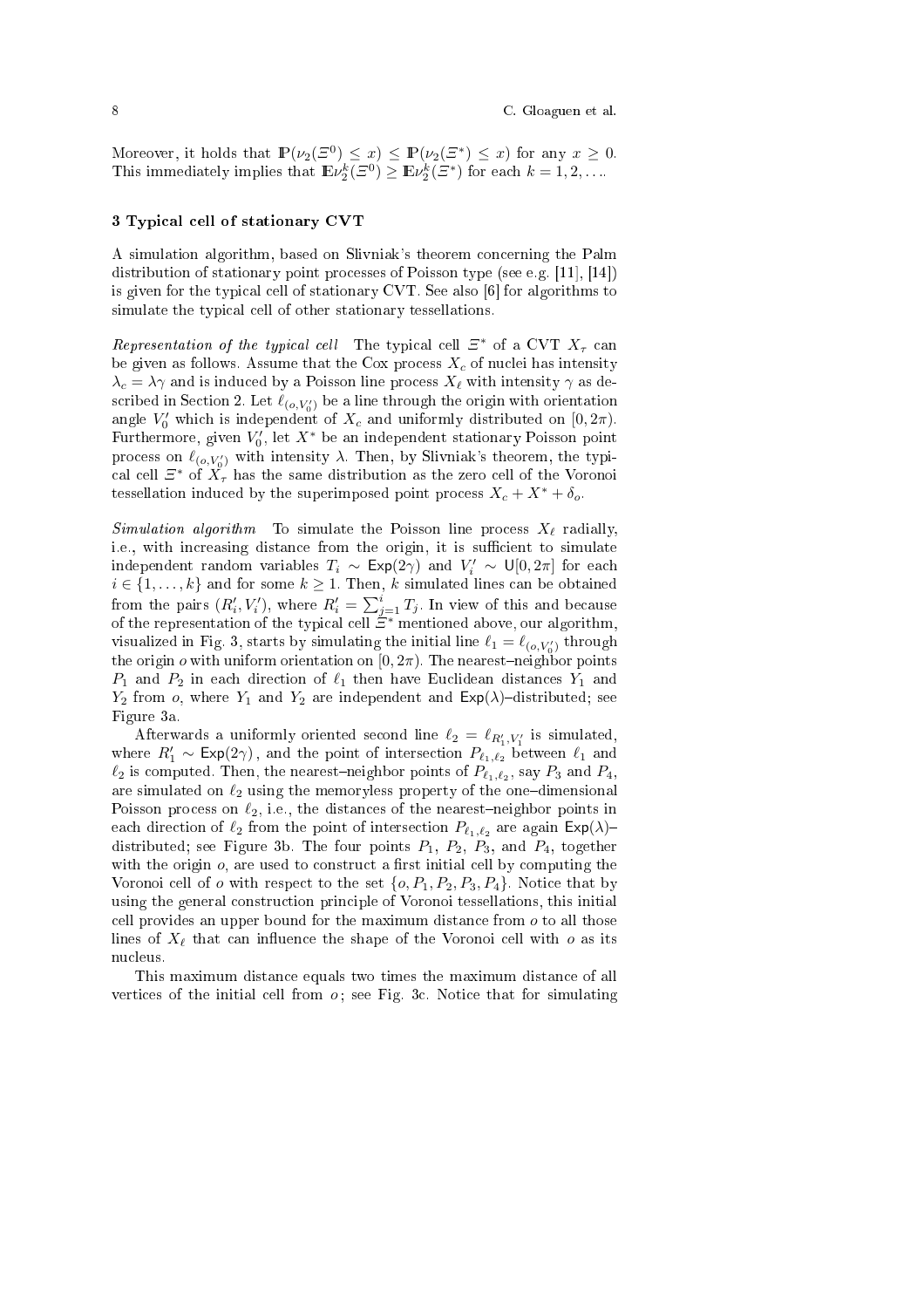the typical Cox-Voronoi cell it is not necessary to simulate further points on  $\ell_1$ , since they can not influence the typical cell. This is due to the fact that all bisectors of points on  $\ell_1$  with respect to  $o$  are parallel to each other and hence have no point of intersection. For  $\ell_2$  this is not the case, meaning that further points have to be simulated with an exponentially distributed distance to the adjacent point on  $\ell_2$ . By simulating further lines  $\ell_{i+1} = \ell_{(R'_i, V'_i)}$ ,  $i \geq 2$  with  $R'_{i-1} < R'_i$  and  $R'_i - R'_{i-1} \sim \text{Exp}(2\gamma)$ , and by simulating appropriately many points on these lines, it is finally possible to generate a ell whose distribution oin
ides with the distribution of the typi
al ell; see Fig. 3d.

For the purpose of short run-times, it is advisable to adjust the new maximum distan
e after having simulated a new line with simulated points on it and after having constructed the corresponding bisectors with regard to o. This means if the onsidered ell is split by a bise
tor of one of the newly simulated points, it is possible that the regarded maximum distan
e an be redu
ed. The whole pro
edure is arried out until the distan
e of the next simulated line from  $o$  is bigger than the maximum distance, which is equal to two times the maximum distan
e from all verti
es of the regarded ell to o.



Figure <sup>3</sup> Simulation algorithm for the typi
al CoxVoronoi el l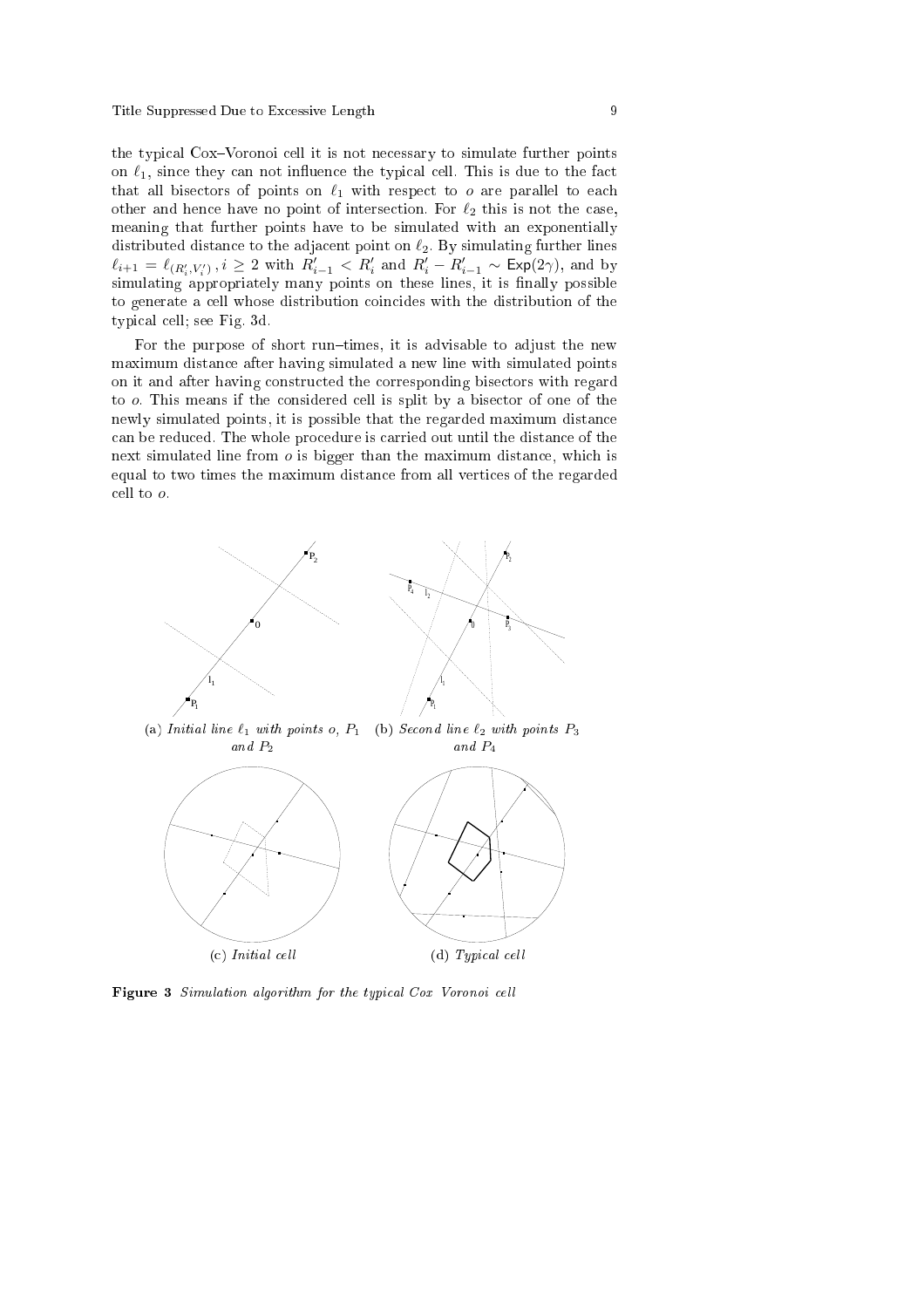## 4 Algorithm tests

Of ourse, the implementation of an algorithm has to be tested in order to detect implementation errors. In the present paper, three different types of statisti
al tests are applied in order to evaluate the simulation algorithm described in Section 3, where different (known) properties of the typical cell are used. Firstly, we use the fact that the mean area of the typical cell is reciprocal to the intensity (in our case  $\lambda_c = \gamma \lambda$ ) of the corresponding tessellation; see (4). Secondly, applying the relationship (5) between functionals of the zero cell and of the typical cell, we get estimates for characteristics of the zero ell by simulating the typi
al ell and ompare them to results directly obtained by simulation of the zero cell. Finally, we use a certain scaling property, i.e. the fact that the expectations of certain (appropriately scaled) characteristics of CVT do not depend on the quotient  $\gamma/\lambda$ . In this way, it is possible to test the algorithm by running it for different values of the input parameters  $\lambda$  and  $\gamma$  such that  $\gamma/\lambda$  is fixed.

Area test In order to analyze the expected area  $\mathbb{E} \nu_2(\mathbb{E}^*)$  of the typical cell  $\Xi^*$  of a CVT  $X_\tau$ , recall that (4) holds, i.e.,  $\mathbb{E}\nu_2(\Xi^*)=(\lambda\gamma)^{-1}$ , where  $\gamma$  is the intensity of the Poisson line process  $X_{\ell}$  and  $\lambda$  is the mean number of points per unit length of  $X_{\ell}$ . Therefore it is reasonable to test the null-hypothesis that the expectation of results for the area of the typical cell  $\varXi^*$  provided by the implemented algorithm should be equal to  $(\lambda \gamma)^{-1}.$  To evaluate such a null–hypothesis a well–known statistical test is used, where  $n = 2000000$ realizations  $\tilde{\xi}_1^*, \ldots, \tilde{\xi}_n^*$  of the implemented version  $\tilde{\mathcal{Z}}^*$  of the typical cell  $\mathbb{E}^*$  were generated to get the estimate  $\frac{1}{n}\sum_{i=1}^n \tilde{\nu}_2(\tilde{\xi}_i^*)$  for  $\mathbb{E} \nu_2(\mathbb{E}^*)$ , where  $\tilde{\nu}_2(\tilde{\xi}^*_i)$  denotes the result for the area of a realization  $\tilde{\xi}_i$  provided by the implementation of the algorithm. Sin
e the underlying sampling variables  $\tilde \nu_2(\tilde \Xi_i^*)$  are supposed to be independent and identically distributed and since our sample size  $n$  is large enough, the test statistic

$$
T = \sqrt{n} \frac{\frac{1}{n} \sum_{i=1}^{n} \tilde{\nu}_2(\tilde{\Xi}_i^*) - (\lambda \gamma)^{-1}}{\sqrt{\frac{1}{n-1} \sum_{i=1}^{n} (\tilde{\nu}_2(\tilde{\Xi}_i^*) - \frac{1}{n} \sum_{i=1}^{n} \tilde{\nu}_2(\tilde{\Xi}_i^*)^2}}
$$

is nearly  $N(0, 1)$ -distributed; see e.g. [3]. Thus, an asymptotic Gaussian test can be applied to get inference about the null-hypothesis. Table 1 shows the p-values of such test for different values of  $\gamma$  and  $c = \gamma/\lambda$ , where for a significance level of  $\alpha = 0.05$ , say, the null-hypothesis is rejected only once for all regarded cases, which coincides well with the definition of the significance level. As conclusion, it can be assumed that the algorithm provides correct values for the expected area of the typical Cox-Voronoi ell.

Tests using comparison with the zero cell  $\mathbf{B}$ <sub>y</sub> (5), a second possibility to test the correctness of the algorithm can be provided. Given an implementation to simulate the zero cell  $\mathcal{E}^0$  of  $X_{\tau}$ , estimated characteristics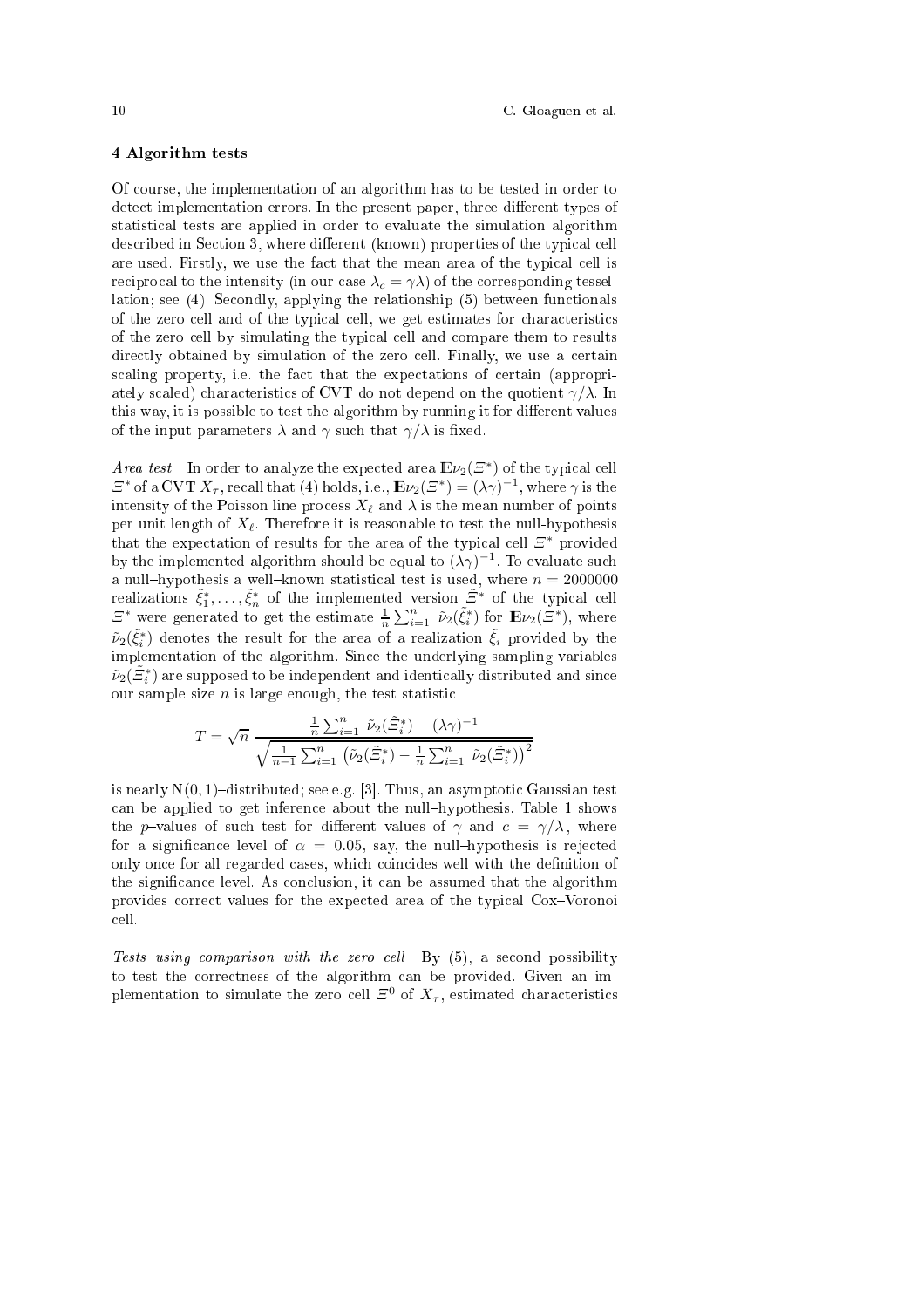| $\gamma$    0.125   0.25   0.4   0.5   0.8   1.0   1.25   1.5                                                                                        |  |  |  |  |
|------------------------------------------------------------------------------------------------------------------------------------------------------|--|--|--|--|
| c=10 $\parallel$ 0.994 0.608 0.972 0.675 0.958 0.979 0.582 0.158                                                                                     |  |  |  |  |
| c=50 $\parallel$ 0.778 $\parallel$ 0.693 $\parallel$ 0.932 $\parallel$ 0.917 $\parallel$ 0.082 $\parallel$ 0.114 $\parallel$ 0.002 $\parallel$ 0.798 |  |  |  |  |
| c=120   0.092   0.745   0.760   0.434   0.436   0.880   0.347   0306                                                                                 |  |  |  |  |

**Table 1** Area tests for the typical Cox-Voronoi cell algorithm:  $p$ -values

**Table 2** Tests by comparison with zero cell algorithm (fixed c): p-values

(b)  $c = 120$ 

| $\sim$ | $\eta$ | $\nu_1$ | $\nu_2$ | $\sim$ |       | $\nu_1$ | $\nu_2$ |
|--------|--------|---------|---------|--------|-------|---------|---------|
| 0.125  | 0.067  | 0.068   | 0.139   | 0.125  | 0.741 | 0.827   | 0.759   |
| 0.25   | 0.187  | 0.308   | 0.237   | 0.25   | 0.284 | 0.080   | 0.057   |
| 0.4    | 0.104  | 0.020   | 0.057   | 0.4    | 0.335 | 0.157   | 0.160   |
| 0.5    | 0.391  | 0.536   | 0.780   | 0.5    | 0.652 | 0.632   | 0.758   |
| 0.8    | 0.174  | 0.377   | 0.255   | 0.8    | 0.673 | 0.749   | 0.829   |
| 1.0    | 0.108  | 0.019   | 0.033   | 1.0    | 0.285 | 0.178   | 0.232   |
| 1.25   | 0.696  | 0.632   | 0.673   | 1.25   | 0.471 | 0.509   | 0.387   |
| 1.5    | 0.805  | 0.508   | 0.431   | 1.5    | 0.637 | 0.756   | 0.793   |

 $\hat{\eta}(\hat{\Xi}^0)$ ,  $\hat{\nu}_1(\hat{\partial}\hat{\Xi}^0)$  and  $\hat{\nu}_2(\hat{\Xi}^0)$  for the number of vertices  $\eta(\Xi^0)$ , the perimeter  $\nu_1(\partial \mathcal{Z}^0)$ , and the area  $\nu_2(\mathcal{Z}^0)$ , respectively; are compared to estimated area–weighted characteristics of the typical Cox–Voronoi cell  $\varXi^*,$  where the latter are omputed by using our algorithm to be tested. Then, similar to the situation of the area test described above, we arrive at (asymptotic Gaussian) two-sample tests for the equality of two expectations. Here 2000000 realizations of  $\tilde{\Xi}^*$  and 2000000 realizations of  $\hat{\Xi}^0$  were generated to verify null-hypotheses, stating that

- $-\mathbb{E}\hat{\eta}(\hat{\Xi}^0) = \lambda \gamma \mathbb{E}(\tilde{\eta}(\tilde{\Xi}^*) \tilde{\nu}_2(\tilde{\Xi}^*))$
- $-\mathbb{E}\hat{\nu}_1(\hat{\partial}\hat{\Xi}^0)=\lambda\gamma\,\mathbb{E}(\tilde{\nu}_1(\tilde{\partial}\tilde{\Xi}^*)\tilde{\nu}_2(\tilde{\Xi}^*))$
- $-\mathbb{E}\hat{\nu}_2(\hat{\Xi}^0) = \lambda \gamma \mathbb{E}\tilde{\nu}_2^2(\tilde{\Xi}^*)$ .

Table 2 depicts resulting p-values for fixed values of  $c = \gamma/\lambda$  and different values of  $\gamma$ , while Table 3 lists p-values for fixed  $\gamma$  but varying c. These tables show that regarding a significance level of  $\alpha = 0.05$ , the number of cases where the null-hypothesis is actually rejected is very close to the theoretically expected number under the null-hypothesis. Therefore the comparison between our algorithm for the typical Cox-Voronoi cell and a zero cell algorithm assures that our algorithm provides orre
t estimates, assuming that the algorithm for the zero cell is correct.

Tests using invariance properties under scaling Notice that a certain zooming effect can be observed for the CVT introduced in Section 2. More precisely, for  $c = \gamma/\lambda$  fixed, the following scaling-invariance properties hold. Suppose that  $\gamma = a\gamma_0$  and  $\lambda = a\lambda_0$  for some  $\gamma_0, \lambda_0 > 0$  fixed and  $a \to 0$ .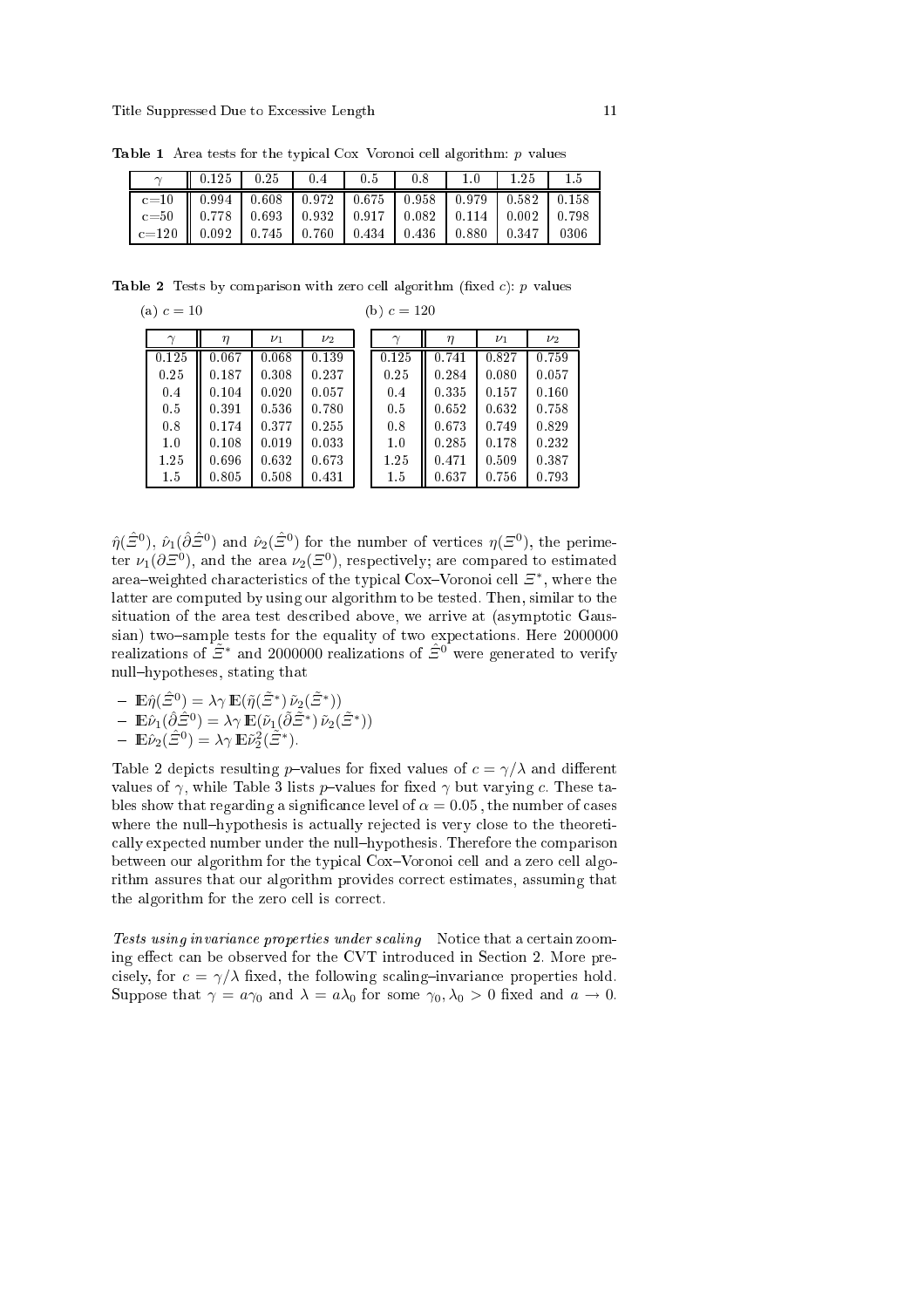|  |                                                       | v |
|--|-------------------------------------------------------|---|
|  | $20$ 0.653 0.704 0.705                                |   |
|  | $\parallel$ 0.859 $\parallel$ 0.608 $\parallel$ 0.642 |   |

 $Qf$ 

30 0.859 **0.859 0.642**  0.733 0.770 0.783 0.424 0.700 0.636 0.316 0.187 0.210

**Table 3** Tests by comparison with zero cell algorithm ( $\gamma = 0.125$ ): p-values

Then, the expected number of vertices of the typical cell is constant, whereas the expected perimeter and the square root of the expected area of the typical cell grow linearly, proportionally to  $a^{-1}$ . As a conclusion, it is possible to test the equality of (suitably s
aled) expe
tations for results provided by the implementation of the algorithm for a fixed value of  $c$  and for different values of  $\gamma$  and  $\lambda$ , respectively. Moreover, similar scaling properties are true for higher-order moments of the number of vertices, the perimeter and the expected area of the typical cell. Thus, after suitable scaling, testing the equality of variances is also possible. For different values of the pair  $(\gamma, \lambda)$  with a constant quotient  $c = \gamma/\lambda$ , 2000000 realizations of  $\tilde{\Xi}^*$  were generated and estimates of (suitably s
aled) expe
tations of the number of vertices, the perimeter and the expected area of the typical cell were computed. Using the same type of (asymptotic Gaussian) two-sample tests as in the ase des
ribed above, the equality of these expe
tations provided by the algorithm can be verified. Regarding the equality of the estimation for the expected perimeters provided by the implementation, the  $p$ -values are displayed in Table 4 for  $c = 50$ . Furthermore, 2000000 realizations of  $\tilde{\Xi}^*$ were generated for each of 3 different values of  $c = \gamma/\lambda$  and 8 different values of  $\gamma$ , where asymptotic Levene-type tests have been performed for the null-hypothesis of equality of 8 variances of the number of vertices as well as of (suitably scaled) perimeter and area of the typical cell, respectively. Notice once more, that always the equality of expectations for the estimates provided by the implementation of the algorithm are tested, not the equality of expe
tations for theoreti
al hara
teristi
s. Here the quantiles of the (asymptotic)  $\chi^2_7$ -distribution of the test statistics are used to compute the  $p$ -values for the 3 considered values of c. They are displayed in Table 5. For other choices of c and  $\gamma$ , we obtained similar results, which justifies to state that the algorithm behaves as expe
ted.

#### 5 Numeri
al results

In this section, some numerical results for the typical Cox–Voronoi cell  $\mathcal{Z}^*$ are presented, whi
h have been obtained by the simulation algorithm described in Section 3. Of particular interest are distributional properties as well as first-order and second-order moments of cell characteristics such as area, perimeter, and number of vertices. Apart from that, differences to the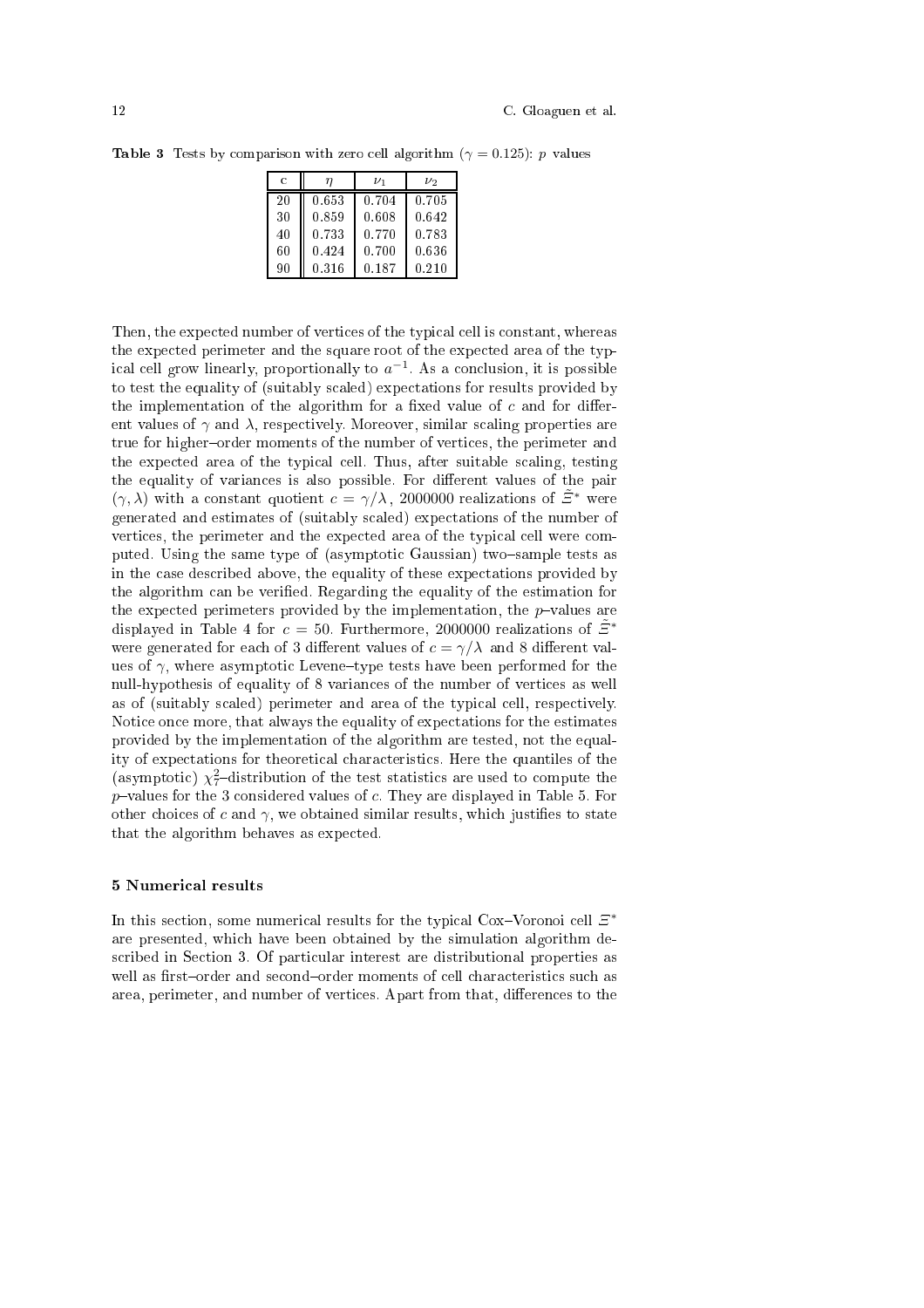| $\gamma/\gamma$ | 0.125  | 0.25    | 0.4   | 0.5   | 0.8   | $1.0\,$ | 1.25  | 1.5   |
|-----------------|--------|---------|-------|-------|-------|---------|-------|-------|
| 0.125           |        | 0.636   | 0.373 | 0.393 | 0.918 | 0.928   | 0.995 | 0.437 |
| 0.25            | 0.636  |         | 0.251 | 0.268 | 0.851 | 0.867   | 0.986 | 0.306 |
| 0.4             | 0.373  | 0.251   |       | 0.521 | 0.957 | 0.963   | 0.998 | 0.566 |
| 0.5             | 0.3933 | 0.268   | 0.521 |       | 0.951 | 0.958   | 0.998 | 0.544 |
| 0.8             | 0.918  | 0.851   | 0.957 | 0.951 |       | 0.527   | 0.878 | 0.061 |
| 1.0             | 0.928  | 0.86679 | 0.962 | 0.958 | 0.527 |         | 0.863 | 0.053 |
| 1.25            | 0.995  | 0.986   | 0.998 | 0.998 | 0.878 | 0.863   |       | 0.003 |
| 1.5             | 0.437  | 0.306   | 0.566 | 0.544 | 0.061 | 0.053   | 0.003 |       |

**Table 4** Tests for equality of expected perimeter estimates  $(c = 50)$ : *p*-values

Table 5 Levene's test for equality of variances:  $p$ -values

| C   |       | $\nu_1$ | ν›    |
|-----|-------|---------|-------|
| 10  | 0.457 | 0.883   | 0.907 |
| 50  | 0.034 | 0.623   | 0.296 |
| 120 | .449  | 0.608   | 0.603 |

behavior of corresponding characteristics of the typical cell of classical PVT are examined.

Distributional properties For all simulations we used  $n = 2000000$  iterations. In Figure 4 histograms for the area, the number of verti
es, and the perimeter of the typical Cox-Voronoi cell are displayed, where  $\gamma = 0.125$ and  $c = 60$  or  $c = 90$ , respectively. At first sight, the area seems to follow a Gamma-distribution, whereas the histogram for the perimeter of the typi
al ell looks like a histogram of a normal distribution. Furthermore, the histograms of the number of verti
es seem to have similar shape as the one for the area, but this time in a dis
rete version. Noti
e also that the modes of the latter two histograms coincide with the expectation  $\mathbb{E} \eta(\Xi^*) = 6$  of the underlying theoretical distributions. For other choices of parameters c and  $\gamma$ , the histograms look quite similar.

First-order and second-order moments Table 6 shows simulation results for functionals  $f(\Xi^*)$  of the typical Cox-Voronoi cell  $\Xi^*$ , where  $f(\Xi^*)$  is either  $\nu_2(\Xi^*)$  (area),  $\nu_1(\partial \Xi^*)$  (perimeter), or  $\eta(\Xi^*)$  (number of vertices).

Besides the expectations  $\mathbb{E} f(\Xi^*)$ , the variances  $\text{Var} f(\Xi^*)$  as well as the coefficients of variation  $\text{cvf}(\varXi^*) = 100\sqrt{\text{Varf}(\varXi^*)}/\mathbb{E}f(\varXi^*)$  (i.e., standard deviation times 100 divided by expe
tation) are also displayed in Table 6, where results are shown for different values of  $\gamma$  and fixed parameter  $c =$  $\gamma/\lambda = 50$ . Recall that in the case presented in Table 6, i.e. for different values of  $\gamma$  and fixed c, the moments  $\mathbb{E} f(\Xi^*)$  and  $\text{Var} f(\Xi^*)$ , respectively, are related to each other by scaling. For example,  $\mathbb{E} \eta(\mathcal{Z}^*)$  does not depend on  $\gamma,$  whereas  $\mathbb{E} \nu_1(\partial \mathcal{Z}^*)$  and  $\sqrt{\mathbb{E} \nu_2(\mathcal{Z}^*)}$  are linear with respect to  $1/\gamma.$  These scaling properties are nicely reflected by the simulated estimates given in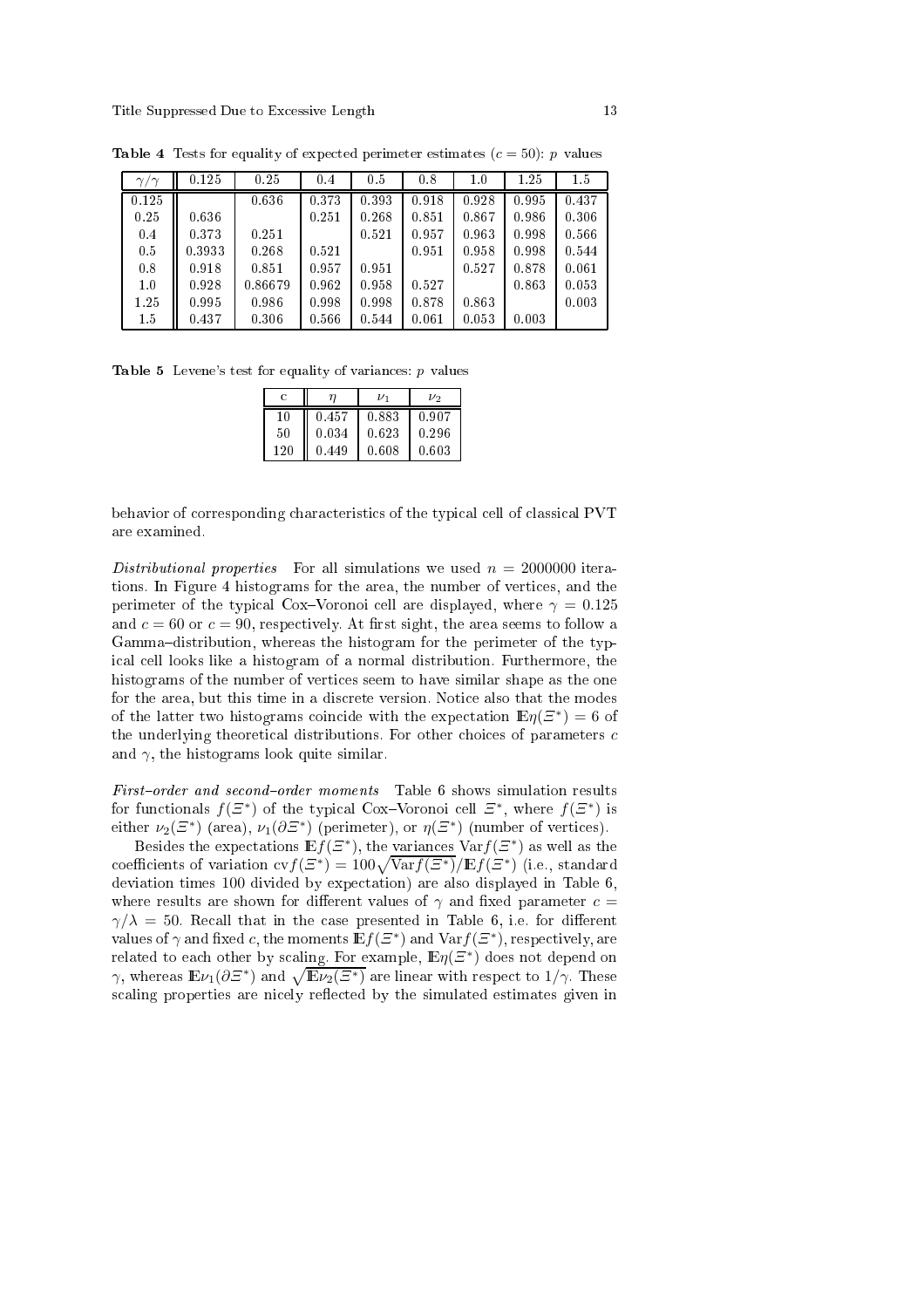14 C. Gloaguen et al.



Figure <sup>4</sup> Histograms for hara
teristi
s of the typi
al CoxVoronoi ell

Table 6. In particular, the coefficients of variation given in Table 6 show that similar scaling properties, analogous to those for expectations, hold with respect to variances.

In Table 7, the dual case is considered for some fixed  $\gamma$  and for different values of  $c$ . Furthermore, by the same scaling properties as mentioned above, the simulated estimates given in Table 7 can be used in order to compute estimates for  $E f(\mathcal{Z}^*)$ ,  $Var f(\mathcal{Z}^*)$ , and  $\text{cv} f(\mathcal{Z}^*)$  for any  $c \in \{10, 20, 30, 40, 50, 60, 90, 120\}$  and  $\gamma$  arbitrary. For example, for  $c = 20$ and  $\gamma = 0.25$ , we would get the estimates 6.001, 71.136, and 320.073 for  $\mathbb{E}\eta(\Xi^*)$ ,  $\mathbb{E}\nu_1(\partial \Xi^*)$ , and  $\mathbb{E}\nu_2(\Xi^*)$ , respectively. If we would like to know estimates for some  $c \notin \{10, 20, 30, 40, 50, 60, 90, 120\}$ , they could either be determined by interpolation from the data given in Table 7, or by simulation for the value of c under consideration and for some fixed  $\gamma$  and, afterwards, for the desired values of  $\gamma$  by using the scaling properties. Moreover, looking at the estimates for  $\mathbb{E} \eta(\mathcal{Z}^*)$  given in Table 7, we see that all these estimates are almost equal to  $6$  for any  $c$ , which is conform with the scaling invariance of  $\mathbb{E}\eta(\Xi^*)$ . However, the estimates for the variances  $\text{Var}\eta(\Xi^*)$  seem to slightly de
rease for in
reasing c. On the other hand, the estimates for expectations and variances of perimeter and area, respectively, increase for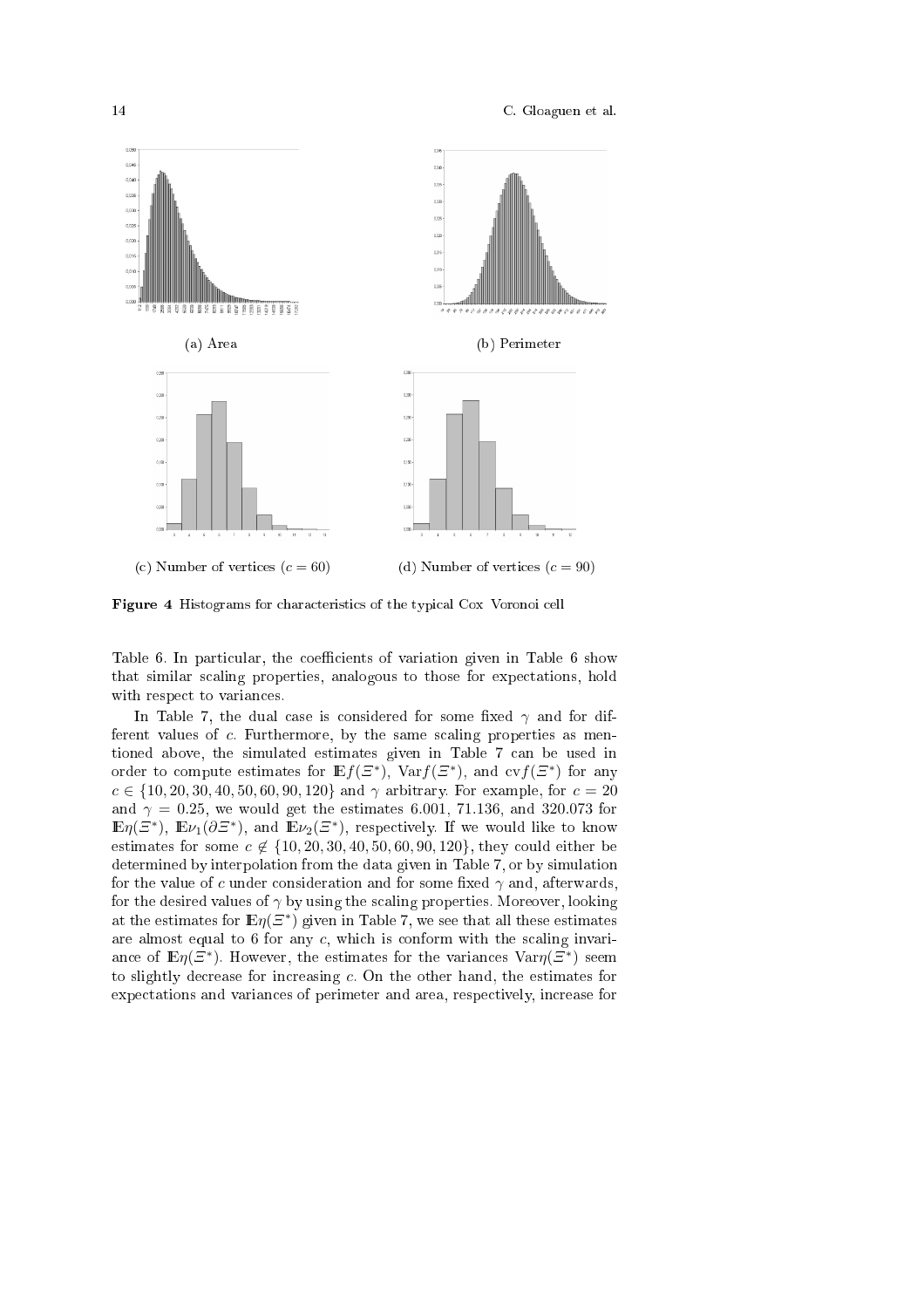|                         | $\gamma$ | $\mathbf{E}f(\Xi^*)$ | $\text{Var}f(\Xi^*)$ | $\operatorname{cvf}(\Xi^*)$ |
|-------------------------|----------|----------------------|----------------------|-----------------------------|
|                         | 0.125    | 6.000                | 1.892                | 22.925                      |
|                         | 0.25     | 6.001                | 1.896                | 22.945                      |
|                         | 0.4      | 5.998                | 1.896                | 22.957                      |
| $\eta(\Xi^*)$           | 0.5      | 5.999                | 1.897                | 22.959                      |
|                         | 0.8      | 6.000                | 1.895                | 22.943                      |
|                         | 1.0      | 6.001                | 1.896                | 22.945                      |
|                         | 1.25     | 6.001                | 1.900                | 22.970                      |
|                         | 1.5      | 6.001                | 1.900                | 22.970                      |
|                         | 0.125    | 225.207              | 3912.919             | 27.776                      |
|                         | 0.25     | 112.617              | 976.756              | 27.752                      |
|                         | 0.4      | 70.370               | 382.203              | 27.782                      |
| $\nu_1(\partial \Xi^*)$ | 0.5      | 56.297               | 244.286              | 27.763                      |
|                         | 0.8      | 35.205               | 95.521               | 27.762                      |
|                         | 1.0      | 28.165               | 61.139               | 27.762                      |
|                         | 1.25     | 22.540               | 39.168               | 27.766                      |
|                         | 1.5      | 18.766               | 27.134               | 27.758                      |
|                         | 0.125    | 3198.954             | 3747622.689          | 60.516                      |
|                         | 0.25     | 799.828              | 233774.327           | 60.451                      |
|                         | 0.4      | 312.300              | 35711.831            | 60.511                      |
| $\nu_2(\varXi^*)$       | 0.5      | 199.882              | 14625.775            | 60.504                      |
|                         | 0.8      | 78.172               | 2234.666             | 60.472                      |
|                         | 1.0      | 50.026               | 914.832              | 60.461                      |
|                         | 1.25     | 32.040               | 375.760              | 60.501                      |
|                         | 1.5      | 22.212               | 180.516              | 60.488                      |

Table 6 Estimates for first-order and second-order moments for  $c = 50$  and different values of  $\gamma$ 

increasing  $c$ , whereas, interestingly enough, the estimates for the coefficients of variation decrease for increasing  $c$ .

*Comparison to PVT* Another interesting effect occurs when the expected perimeter  $\mathbb{E}\nu_1(\partial \mathcal{Z}^*)$  of the typical cell  $\mathcal{Z}^*$  of a CVT is compared to the expected perimeter  $\mathbb{E}\nu_1(\partial \mathcal{Z}_{PVT}^*)$  of the typical cell  $\mathcal{Z}_{PVT}^*$  of a PVT with the same intensity. Notice that for the typical cell  $\mathcal{E}_{PVT}^*$  of a PVT with intensity  $\lambda_{PVT}$  it holds that

$$
\mathbb{E}\nu_2(\varXi_{PVT}^*) = \frac{1}{\lambda_{PVT}}, \quad \mathbb{E}\nu_1(\partial\varXi_{PVT}^*) = \frac{4}{\sqrt{\lambda_{PVT}}}, \quad \mathbb{E}\eta(\varXi_{PVT}^*) = 6. \tag{1}
$$

In particular,  $\mathbb{E}\eta(\Xi_{PVT}^*) = \mathbb{E}\eta(\Xi^*)$  and, assuming that  $\lambda_{PVT} = \lambda \gamma$ , we have  $\mathbb{E}\nu_2(\Xi^*_{PVT})=\mathbb{E}\nu_2(\Xi^*)$ . Furthermore, using the second formula in (1), we can compare the expected perimeter  $\mathbb{E}\nu_1(\partial \mathcal{F}_{PVT}^*)$  to the estimate for  $\mathbb{E}\nu_1(\partial \mathcal{E}^*)$  obtained by the simulation algorithm described in Section 3. Some numerical results are displayed in Tables 8 and 9, where it is assumed that the expected areas  $\mathbb{E}\nu_2(\mathbb{F}_{PVT}^*)$  and  $\mathbb{E}\nu_2(\mathbb{F}^*)$  coincide, being equal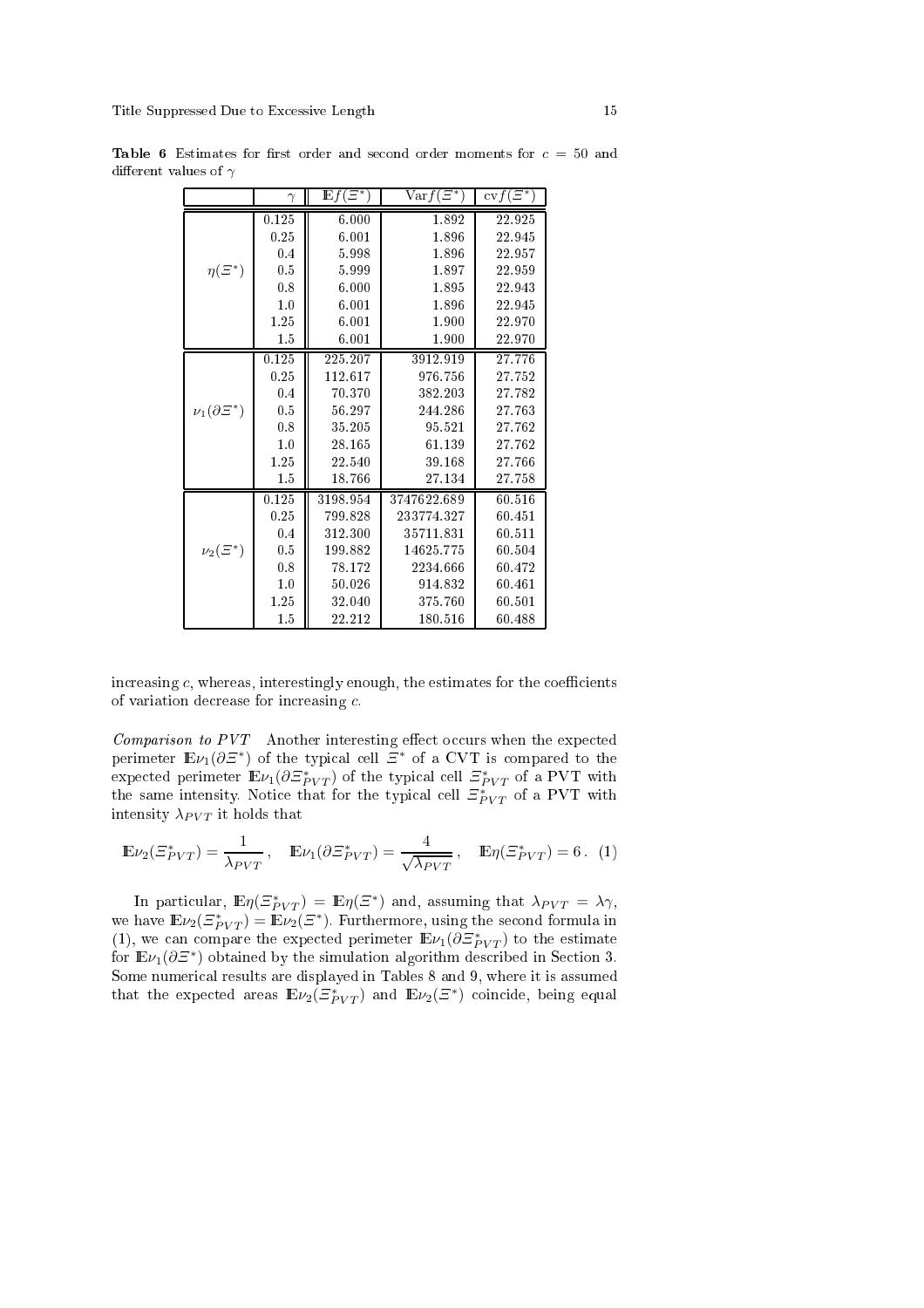|                         | $\mathbf c$ | $\mathbf{E} f(\Xi^*)$ | $\overline{\text{Var}} f(\varXi^*)$ | $\operatorname{cvf}(\Xi^*)$ |
|-------------------------|-------------|-----------------------|-------------------------------------|-----------------------------|
|                         | 10          | 5.998                 | 2.088                               | 24.091                      |
|                         | 20          | 6.001                 | 1.981                               | 23.454                      |
|                         | 30          | 6.002                 | 1.939                               | 23.200                      |
| $\eta(\Xi^*)$           | 40          | 6.002                 | 1.915                               | 23.056                      |
|                         | 50          | 5.999                 | 1.892                               | 22.929                      |
|                         | 60          | 6.000                 | 1.883                               | 22.870                      |
|                         | 90          | 5.999                 | 1.863                               | 22.752                      |
|                         | 120         | 6.000                 | 1.850                               | 22.669                      |
|                         | 10          | 100.500               | 1000.239                            | 31.469                      |
|                         | 20          | 142.271               | 1771.053                            | 29.580                      |
|                         | 30          | 174.355               | 2501.238                            | 28.684                      |
| $\nu_1(\partial \Xi^*)$ | 40          | 201.424               | 3210.422                            | 28.130                      |
|                         | 50          | 225.207               | 3912.919                            | 27.776                      |
|                         | 60          | 246.843               | 4599.240                            | 27.474                      |
|                         | 90          | 302.432               | 6640.160                            | 26.944                      |
|                         | 120         | 349.528               | 8637.773                            | 26.590                      |
|                         | 10          | 639.216               | 197578.455                          | 69.538                      |
|                         | 20          | 1280.290              | 688685.388                          | 64.819                      |
|                         | 30          | 1920.488              | 1447118.677                         | 62.638                      |
|                         | 40          | 2560.610              | 2467092.919                         | 61.340                      |
| $\nu_2(\varXi^*)$       | 50          | 3198.953              | 3747622.689                         | 60.516                      |
|                         | 60          | 3840.243              | 5272317.126                         | 59.792                      |
|                         | 90          | 5758.732              | 11386016.845                        | 58.595                      |
|                         | 120         | 7684.181              | 19751363.890                        | 57.836                      |

Table 7 Estimates for first-order and second-order moments for  $\gamma = 0.125$  and different values of  $\boldsymbol{c}$ 

Table 8 Expected perimeters of  $\Xi_{PVT}^*$  and  $\Xi^*$  provided that  $\mathbb{E}\nu_2(\Xi_{PVT}^*)=$  $\mathbb{E}\nu_2(\Xi^*)=100$ 

| $\mathcal{C}$ | $\sim$  |         | $\lambda$ <sub>DVT</sub> | <b>CVT</b> | PVT    |
|---------------|---------|---------|--------------------------|------------|--------|
| 10            | 0.3162  | 0.03162 | 0.0100                   | 39.731     | 40.000 |
| 20            | 0.4472  | 0.02237 | 0.0100                   | 39.785     | 40.000 |
| 30            | 0.5477  | 0.01826 | 0.0100                   | 39.793     | 40.000 |
| 40            | 0.6325  | 0.01581 | 0.0100                   | 39.807     | 40.000 |
| 50            | 0.7071  | 0.01414 | 0.0100                   | 39.832     | 40.000 |
| 60            | 0.77460 | 0.01291 | 0.0100                   | 39.834     | 40.000 |
| 90            | 0.9487  | 0.01054 | 0.0100                   | 39.848     | 40.000 |
| 120           | 1.095   | 0.00913 | 0.0100                   | 39.879     | 40.000 |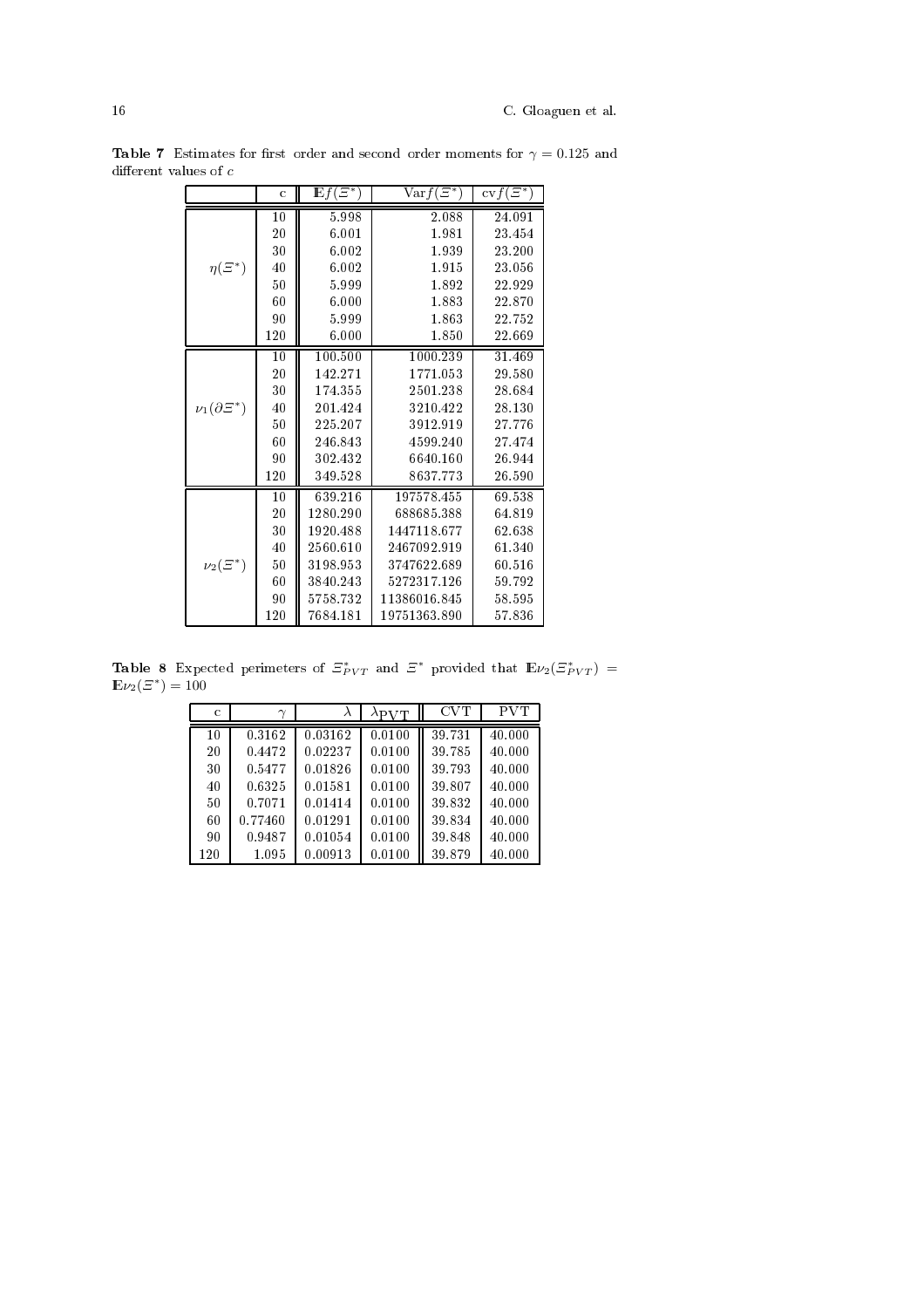| C.  | $\sim$ | $\lambda$ | $\lambda$ dv $\pi$ | CVT    | <b>PVT</b> |
|-----|--------|-----------|--------------------|--------|------------|
| 10  | 0.1265 | 0.01265   | 0.00160            | 99.312 | 100.000    |
| 20  | 0.1789 | 0.00895   | 0.00160            | 99.407 | 100.000    |
| 30  | 0.2191 | 0.00730   | 0.00160            | 99.472 | 100.000    |
| 40  | 0.2530 | 0.00633   | 0.00160            | 99.518 | 100.000    |
| 50  | 0.2828 | 0.00566   | 0.00160            | 99.593 | 100.000    |
| 60  | 0.3098 | 0.00516   | 0.00160            | 99.598 | 100.000    |
| 90  | 0.3795 | 0.00422   | 0.00160            | 99.615 | 100.000    |
| 120 | 0.4382 | 0.00365   | 0.00160            | 99.699 | 100.000    |

**Table 9** Expected perimeters of  $\mathcal{E}_{PVT}^*$  and  $\mathcal{E}^*$  provided that  $\mathbb{E}\nu_2(\mathcal{E}_{PVT}^*)$  $E\nu_2(\Xi^*) = 625$ 

to 40 and 100, respectively. Similar results are obtained for other values of  $1/\lambda_{PVT}$ , where the following qualitative behavior is observed. The estimates for the expected perimeter of the typical Cox-Voronoi cell increase with increasing  $c$  but seem to be in any case smaller than the expected perimeter of the typical cell of a PVT with the same intensity. A possible explanation of this interesting behavior could be the fact that the typical cell of CVT is more regular than the typical cell of PVT, because two edges of the typical Cox-Voronoi cell can be parallel with some positive probability. In the case of a PVT this probability is equal to zero.

Acknowledgements This research was supported by France Télécom through research grant 42 36 68 97. The authors are grateful to Michael Rösch for his help in performing the large-scale simulations, which lead to the numerical results.

### References

- 1. Binder RV (2000) Testing Object-Oriented Systems: Models, Patterns and Tools. Addison-Wesley, Boston.
- 2. Błaszczyszyn B and Schott R (2004) Approximations of functionals of some modulated–Poisson Voronoi tessellations with applications to modeling of communication networks. Preprint.
- 3. Casella C and Berger RL (2002) Statistical Inference. Wadsworth, Duxbury.
- 4. Gloaguen G, Coupé P, Maier R and Schmidt V (2002) Stochastic modelling of urban access networks. Proceedings of IEEE Infocom '02, München.
- 5. Gloaguen G, Fleischer F, Schmidt H and Schmidt V (2004) Fitting of stochastic telecommunication network models, via distance measures and Monte-Carlo tests. Preprint.
- 6. Maier R, Mayer J and Schmidt V (2004) Distributional properties of the typical cell of stationary iterated tessellations. Mathematical Methods of Op $erations\,$  Research 59:287-302.
- 7. Mayer J and Guderlei R (2004) Test oracles and randomness. Lecture Notes in Informatics P-58:179-189, Köllen Druck+Verlag GmbH, Bonn.